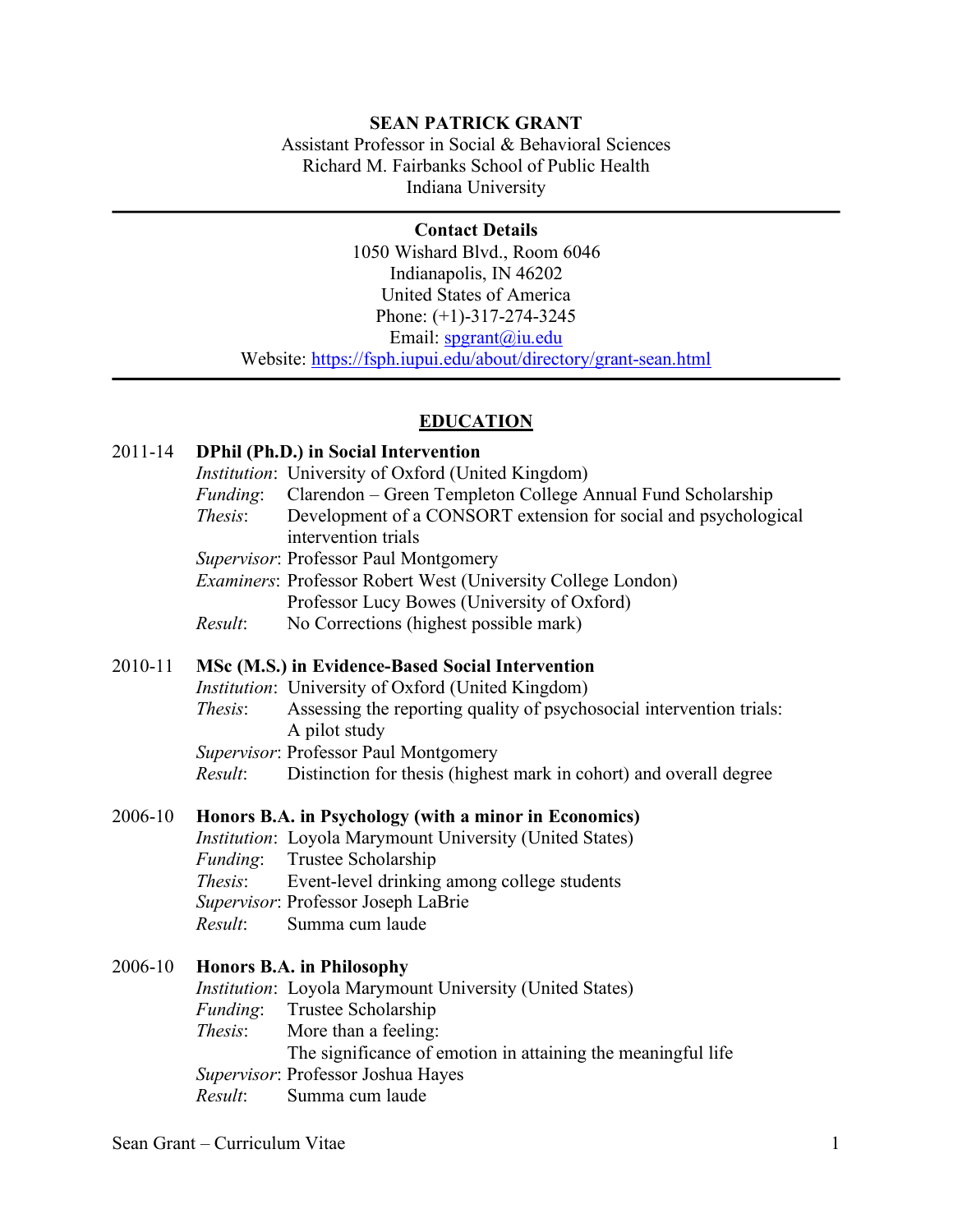## **EMPLOYMENT**

### **Current**

2018- **Assistant Professor in Social & Behavioral Sciences** Richard M. Fairbanks School of Public Health Indiana University

### **Previous**

- 2015-18 **Faculty** *Professor (2017-18) Affiliated Faculty (2015-17)* Social & Behavioral Sciences Pardee RAND Graduate School
- 2014-18 **Behavioral & Social Scientist** *Full Scientist (2016-18) Associate Scientist (2016-18)* Behavioral & Policy Sciences Department RAND Corporation
- 2016-17 **Adjunct Lecturer** University Honors Program and the Psychology Department Loyola Marymount University
- 2013-14 **Post-Graduate Research Assistant** Department of Social Policy & Intervention University of Oxford
- 2008-10 **Research Assistant and Peer Interventionist** Heads UP Responsible Drinking Project, Psychology Department Loyola Marymount University
- 2006-10 **University Course and APA Writing Tutor** Academic Resource Center Loyola Marymount University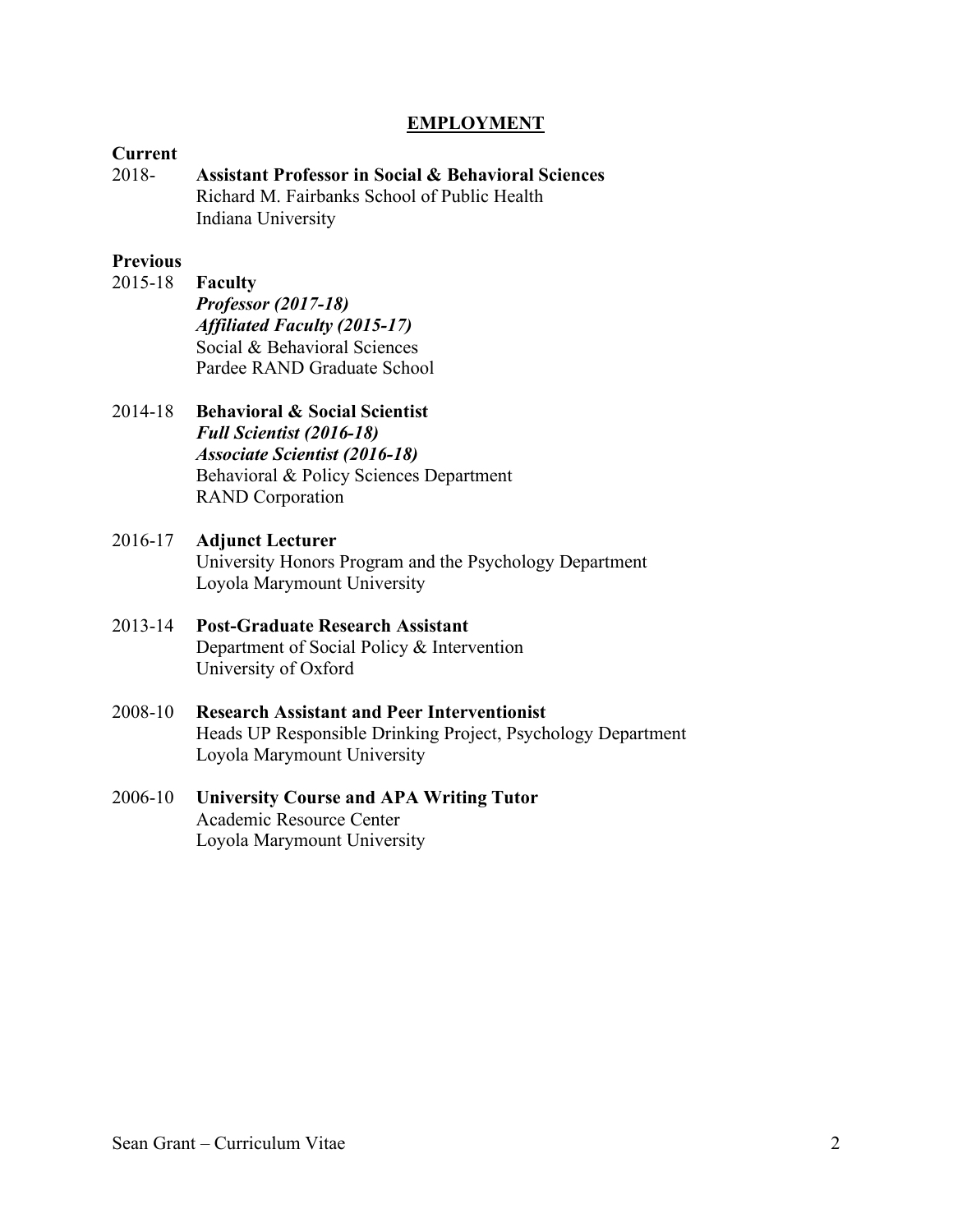## **HONORS, AWARDS, SCHOLARSHIPS, AND FELLOWSHIPS**

- 2017 **Award to attend the IES Workshop on Quasi-Experimental Design and Analysis** *Institute for Policy Research, Northwestern University* Selected to attend the 2017 Workshop on Quasi-Experimental Design and Analysis supported by the Institute of Education Sciences, U.S. Department of Education
- 2017 **Early Career Investigator Award** *Addiction Health Services Research Conference* Travel award for promising early career investigator presenting at the 2017 Addiction Health Services Research Conference

## 2016 **Bob Brook Award**

### *RAND Corporation*

Junior scientist in RAND Health with extraordinary potential to perform transformational work

- 2015 **Leamer-Rosenthal Prize for Emerging Researchers in Open Social Science** *Berkeley Initiative for Transparency in the Social Sciences* Emerging international leader in open social science
- 2015 **Finalist for NIH Director's Early Independence Award (DP5 2015)** *National Institutes of Health* Selected to interview for prestigious research award for recent doctoral graduates
- 2011-14 **Clarendon Scholarship – Green Templeton College Annual Fund Scholarship** *Oxford University Press and Green Templeton College (University of Oxford)* Oxford's merit scholarship covering all university fees, college fees, and living costs for academically-excellent graduate students with best proven and future potential
- 2013 **Nautilus Award for Academics** *Green Templeton College (University of Oxford)* Awarded to top academic students in graduate college
- 2012 **Barnett Prize** *Department of Social Policy & Intervention (University of Oxford)* Best graduate research paper for the academic year
- 2011 **Teresa Smith Award** *Department of Social Policy & Intervention (University of Oxford)* Highest mark in the academic cohort on thesis for the MSc in Evidence-Based Social Intervention
- 2011 **Nautilus Award for College Citizenship** *Green Templeton College (University of Oxford)* Awarded to students providing pronounced service to graduate college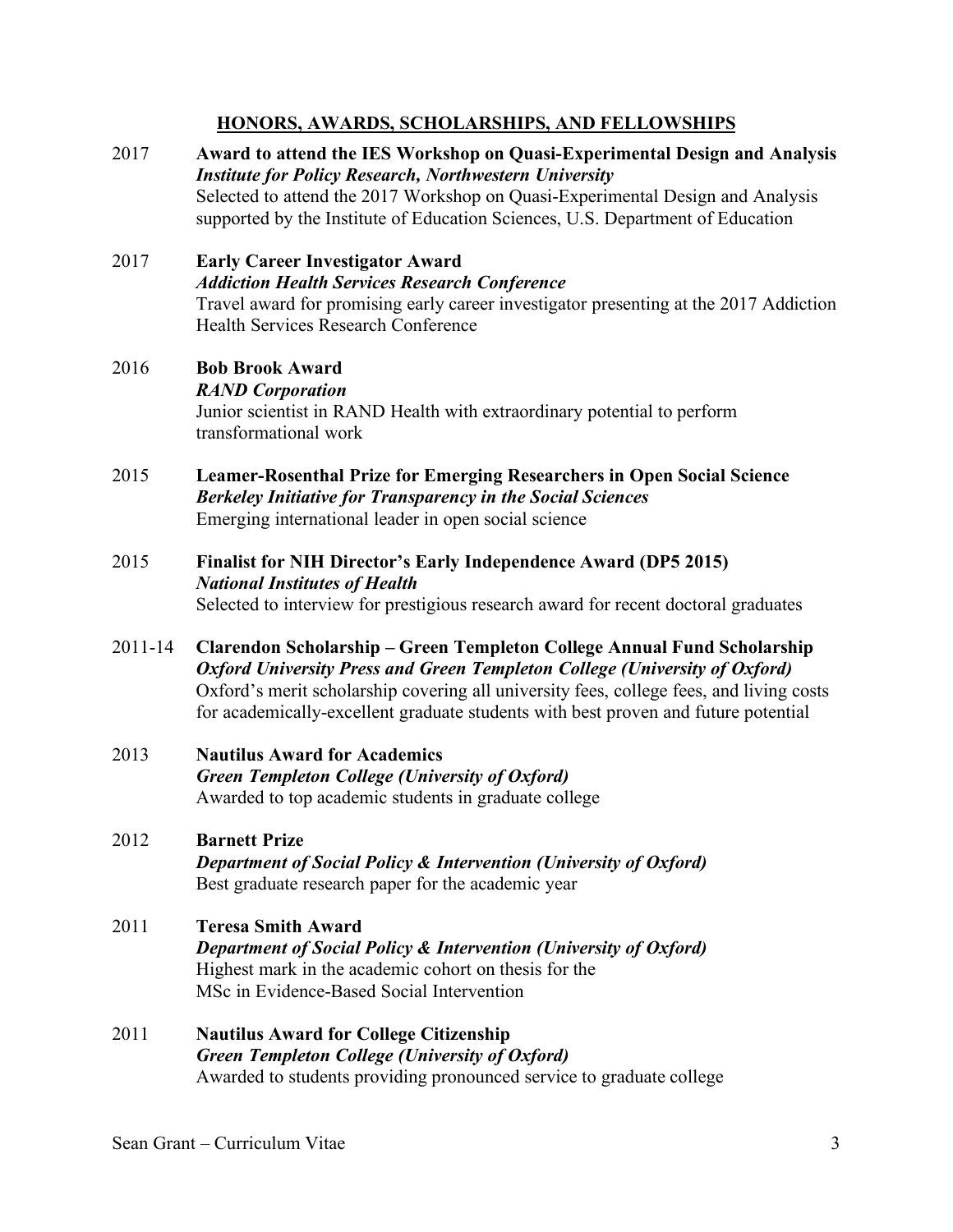## **HONORS, AWARDS, SCHOLARSHIPS, AND FELLOWSHIPS (CONT)**

- 2011 **Regional Research Award** *Psi Chi: The International Honor Society in Psychology* Best research paper submitted to Psi Chi student session at regional convention
- 2010 **Valedictorian** *Loyola Marymount University* Valedictorian for graduating class of 2010
- 2010 **Honors Program Scholar of the Year** *Loyola Marymount University* Top graduating senior in the University Honors Program
- 2010 **Psychology Program Scholar of the Year** *Loyola Marymount University* Top graduating senior in the Psychology Department
- 2010 **Economics Program Scholar of the Year** *Loyola Marymount University* Top graduating senior in the Economics Department
- 2010 **Fr. Robert Graham, S.J. Award** *Loyola Marymount University* Student Affairs' highest Presidential Citation for the single outstanding graduating male who most excelled in leadership and service
- 2006-10 **Trustee Scholarship**  *Loyola Marymount University* Academic merit scholarship from the Board of Trustees covering full tuition, room, and board
- 2009 **Albertson Research Fellowship** *Loyola Marymount University* Fellowship from the University Honors Program to intern at mental health services center for adolescents in Cordoba, Argentina
- 2009 **Summer Service Fellowship** *Loyola Marymount University* Fellowship from the Bellarmine College of Liberal Arts to intern at an integrated services agency for clients who were homeless and diagnosed with a mental health disorder in Long Beach, CA, USA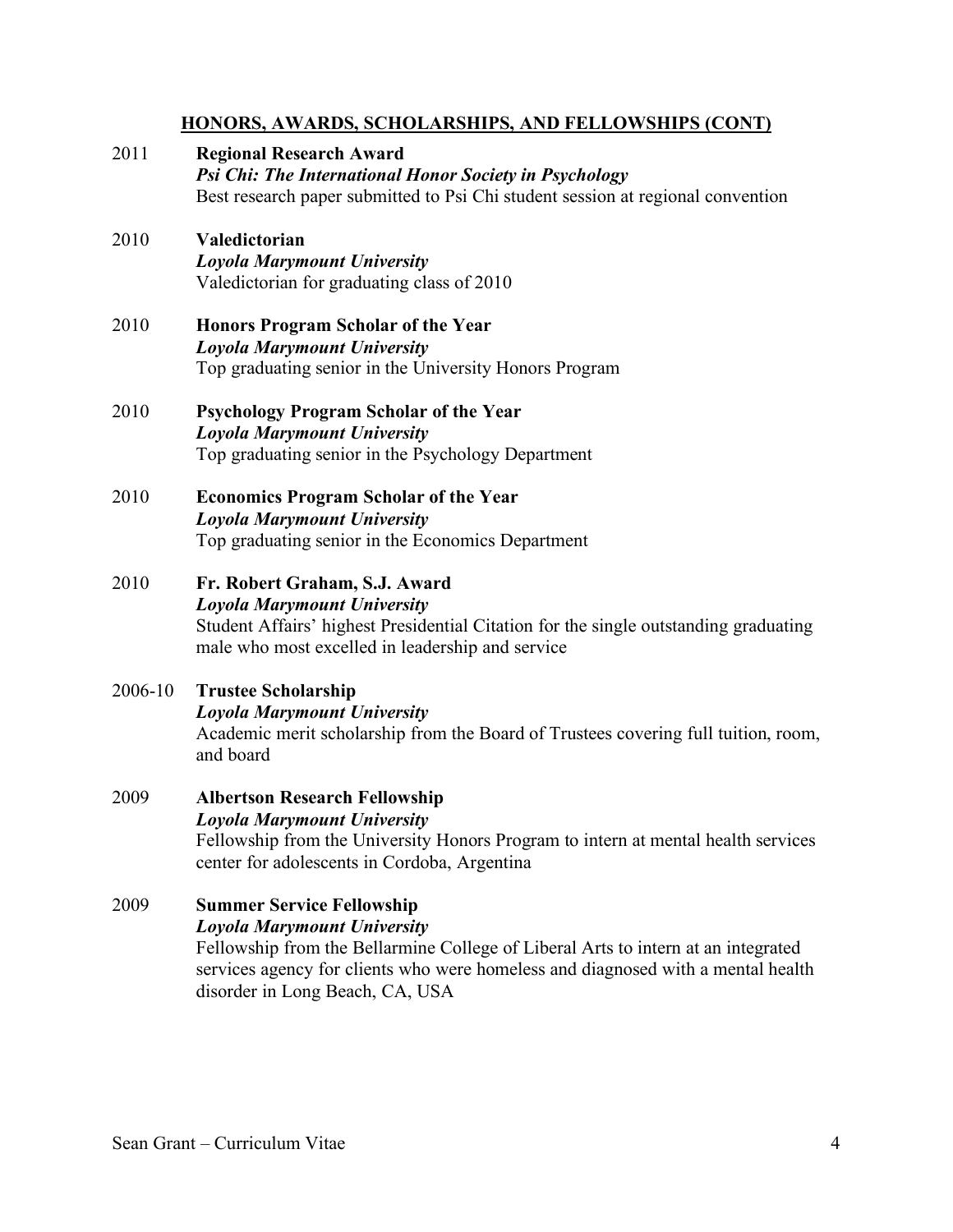### **RESEARCH FUNDING**

- 2017-19 **Increasing transparency through institutional review boards: how do their policies and procedures align with open science?** *Role: Principal Investigator* Funder: Robert Wood Johnson Foundation
- 2016-19 **Engaging patients and caregivers managing rare diseases to improve the methods of clinical guideline development** *Role: Co-Investigator* Funder: Patient-Centered Outcomes Research Institute
- 2018 **Developing tools to assess, label, and communicate the strength of evidence to decision makers** *Role: Co-Investigator (Principal Investigator of RAND US Sub-Contract)* Funder: Education Endowment Foundation & College of Policing
- 2017-18 **Transparency of research underpinning social intervention tiers** *Role: Co-Principal Investigator (Principal Investigator of RAND Sub-Contract)* Funder: Laura and John Arnold Foundation
- 2016-18 **GRADE extension for complex social interventions** *Role: Co-Investigator (Principal Investigator of RAND Sub-Contract)* Funder: UK Economic and Social Research Council
- 2016-18 **Review of evidence on social and emotional learning** *Role: Co-Principal Investigator* Funder: Wallace Foundation
- 2015-18 **The causal effect of community-based treatment for youths** *Role: Co-Investigator* Funder: National Institute on Drug Abuse
- 2015-17 **Reporting guidance for trial protocols of social science interventions** *Role: Principal Investigator* Funder: Berkeley Initiative for Transparency in the Social Sciences, with support from the Laura and John Arnold Foundation
- 2015-16 **Maternity care coordination: a literature scan** *Role: Principal Investigator* Funder: US Department of Veterans Affairs
- 2014-15 **Structure of VA specialty reproductive healthcare** *Role: Principal Investigator* Funder: US Department of Veterans Affairs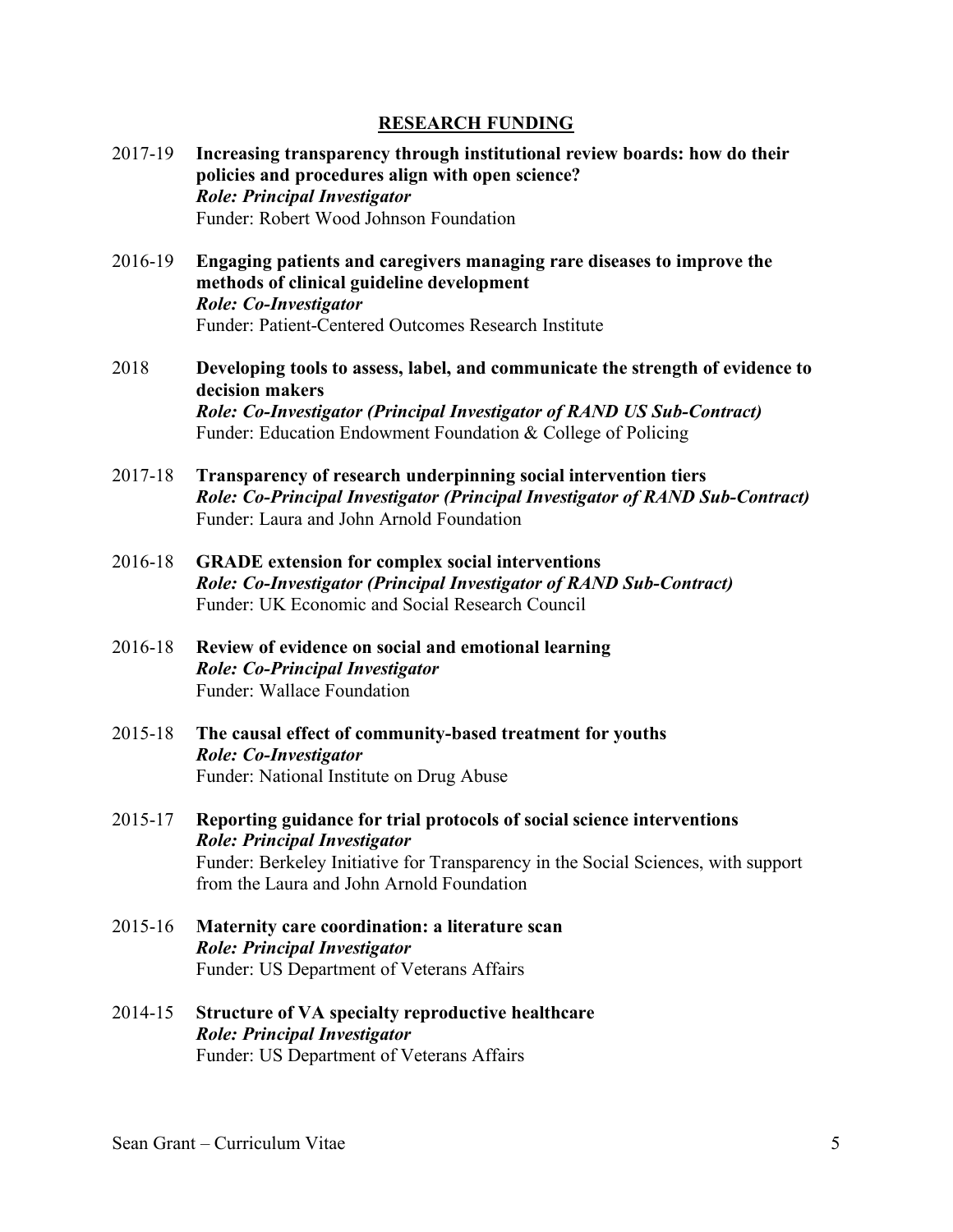# **RESEARCH FUNDING (CONT)**

2013-15 **CONSORT guideline for experiments of psychology, social and environmental interventions**

*Role: Co-Investigator (Principal Investigator of RAND Sub-Contract)* Funder: UK Economic and Social Research Council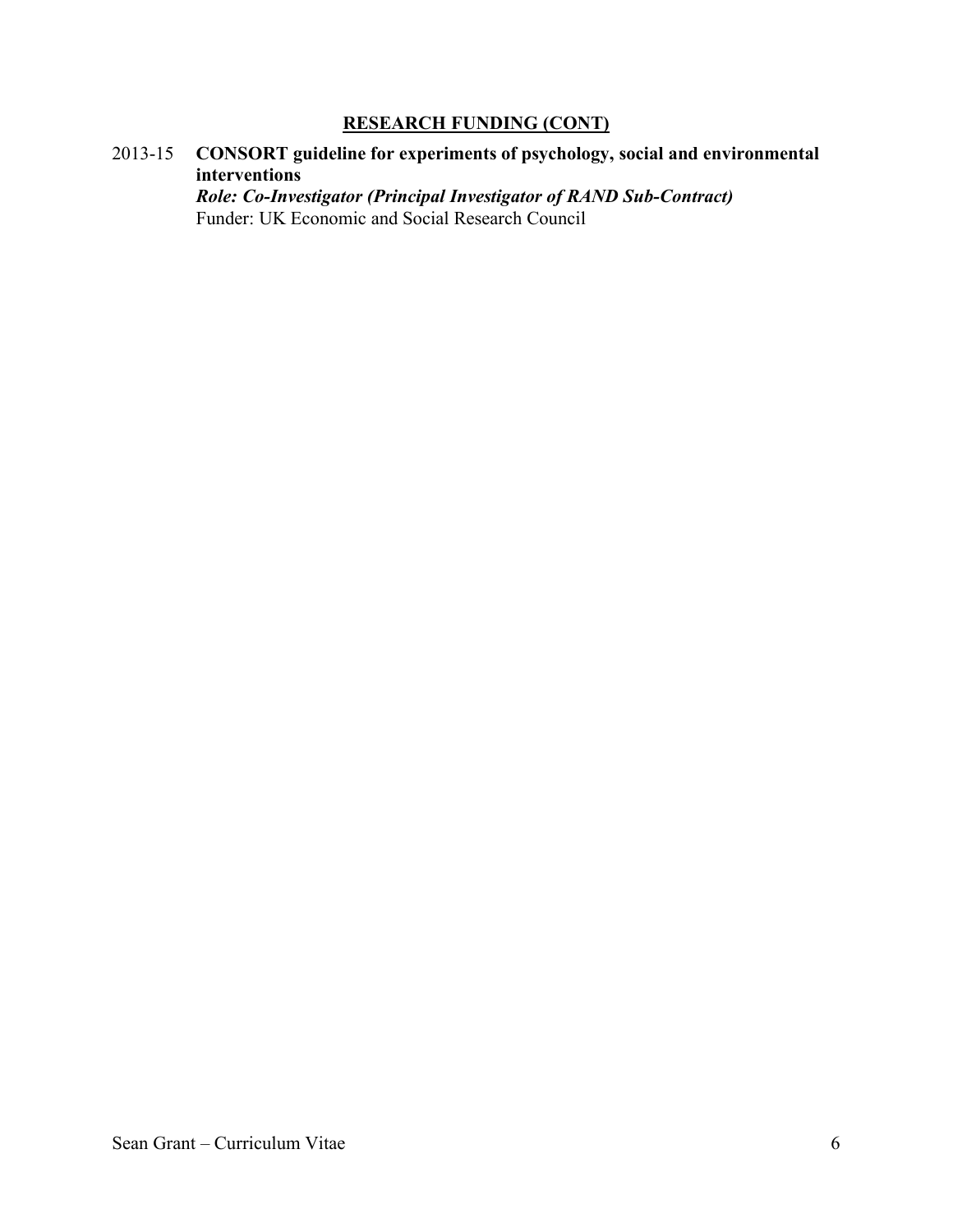- **Grant, S.** (in press). The CONSORT-SPI 2018 Extension: A new guideline for reporting social and psychological intervention trials. *Addiction*. doi: 10.1111/add.14411
- Concannon, T. W., **Grant, S.,** Welch, V., Petkovic, J., Selby, J., Crowe, S., Synnot, A., Greer-Smith, R., Mayo-Wilson, E., Tambor, E., & Tugwell, P. (in press). Practical guidance for involving stakeholders in health research. *Journal of General Internal Medicine*.
- Montgomery, P., Movsisyan, A., **Grant, S.,** Macdonald, G., & Rehfuess, E. (in press). Considerations of complexity in rating certainty of evidence in systematic reviews: A primer on using the GRADE approach in global health. *BMJ Global Health*.
- **Grant, S.**, Mayo-Wilson, E., Montgomery, P., Macdonald, G., Michie, S., Hopewell, S., & Moher, D. (2018). CONSORT-SPI 2018 Explanation and Elaboration: Guidance for reporting social and psychological intervention trials. *Trials*, *19*, 406. doi: 10.1186/s13063-018-2735-z
- Montgomery, P., **Grant, S.**, Mayo-Wilson, E., Macdonald, G., Michie, S., Hopewell, S., & Moher, D. (2018). Reporting randomised trials of social and psychological interventions: The CONSORT-SPI 2018 Extension. *Trials*, *19*, 407. doi: 10.1186/s13063-018-2733-1
- **Grant, S.**, Spears, A., & Pedersen E. R. (2018). Video games as a potential modality for behavioral health services for young adult veterans: Exploratory analysis. *JMIR Serious Games*, *6*(3), e15. doi: 10.2196/games.9327
- **Grant, S,** Booth, M., & Khodyakov, D. (2018). Lack of pre-registered analysis plans allows unacceptable data mining for and selective reporting of consensus in Delphi studies. *Journal of Clinical Epidemiology*, *99*, 96-105. doi: 10.1016/j.jclinepi.2018.03.007
- **Grant, S.,** Hazlewood, G. S., Peay, H. L., Lucas, A., Coulter, I., Fink, A., & Khodyakov, D. (2018). Practical considerations for using online methods to engage patients in guideline development. *The Patient: Patient-Centered Outcomes Research*, *11*(2), 155-166. doi: 10.1007/s40271-017-0280-6
- **Grant, S.**, Colaiaco, B., Motala, A., Shanman, R., Sorbero, M., & Hempel, S. (2018). Acupuncture for the treatment of adults with posttraumatic stress disorder: A systematic review and meta-analysis. *Journal of Trauma & Dissociation, 19*(1), 39-58. doi: 10.1080/15299732.2017.1289493
- **Grant, S.,** Motala, A., Chrystal, J. G., Shanman, R., Zuchowski, J., Zephyrin, L., & Cordasco, K. M. (2018). Describing care coordination of gynecologic oncology in western health care settings: A rapid review. *Translational Behavioral Medicine*, *8*(3), 409–418. doi: 10.1093/tbm/ibx074
- Tanner-Smith, E. E., & **Grant, S.** (2018). Meta-analysis of complex interventions. *Annual Review of Public Health*, *39*, 135-151. doi: 10.1146/annurev-publhealth-040617-014112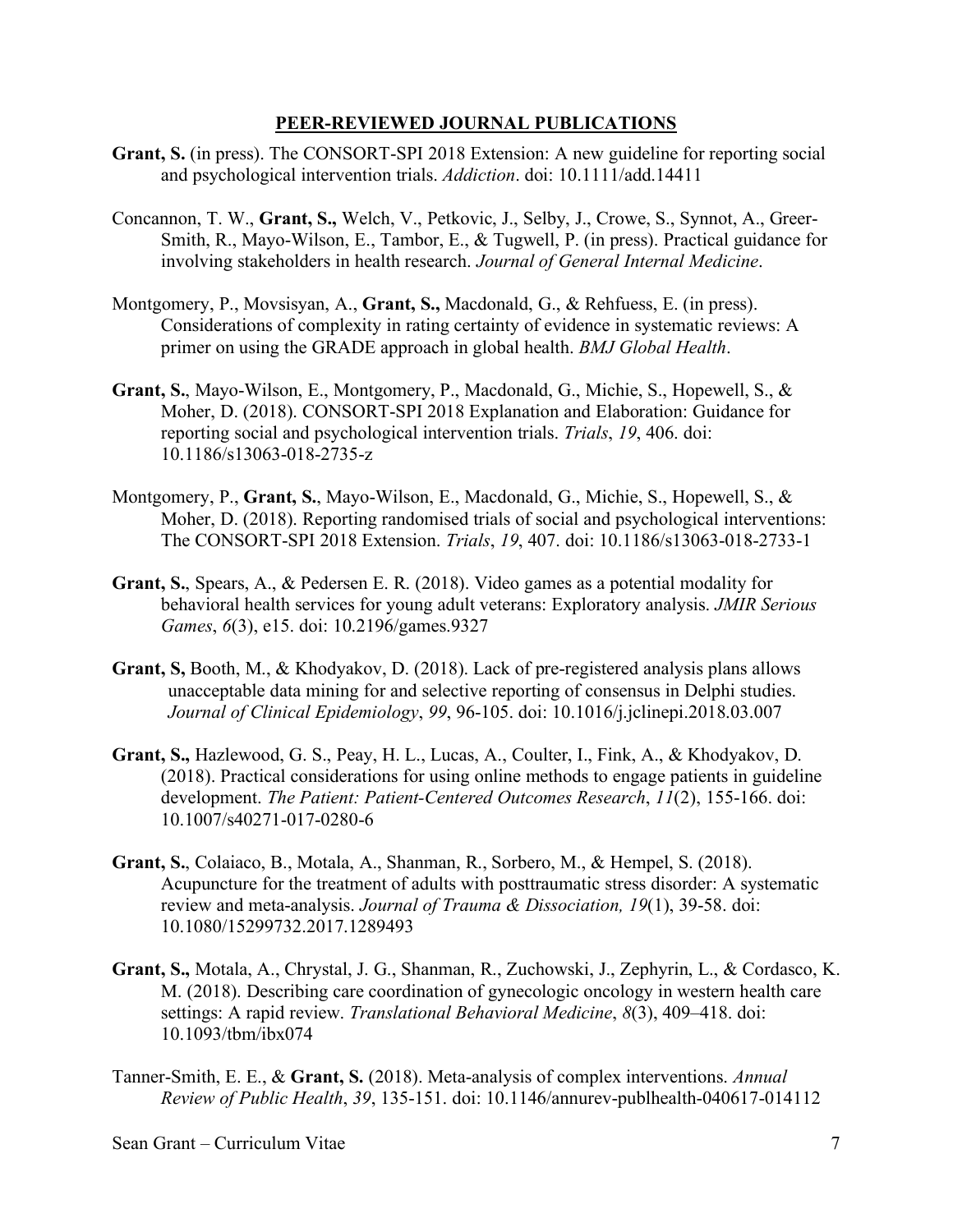- Krebs, G., Pile, V., **Grant, S.**, Esposti, M. D., Montgomery, P., & Lau, J. Y. F. (2018). Cognitive bias modification of interpretations in youth and its effect on anxiety: A meta-analysis. *Journal of Child Psychology and Psychiatry*, *59*(8), 831-844. doi: 10.1111/jcpp.12809
- Movsisyan, A., Dennis, J., Rehfuess, E., **Grant, S.,** & Montgomery, P. (2018). Rating the quality of a body of evidence on the effectiveness of health and social interventions: A systematic review and mapping of evidence domains. *Research Synthesis Methods*, *9*, 224–242. doi: 10.1002/jrsm.1290
- **Grant, S.,** Agniel, D., Almirall, D., Burkhart, Q., Hunter, S. B., McCaffrey, D. F., Pedersen, E. R., Ramchand, R., & Griffin, B. A. (2017). Developing adaptive interventions for adolescent substance use treatment settings: Protocol of an observational, mixed-methods project. *Addiction Science & Clinical Practice, 12,* 35. doi: 10.1186/s13722-017-0099-4
- **Grant, S.**, Colaiaco, B., Motala, A., Shanman, R., Booth, M., Sorbero, M., & Hempel, S. (2017). Mindfulness-based relapse prevention for substance use disorders: A systematic review and meta-analysis. *Journal of Addiction Medicine*, *11*(5), 386-396. doi: 10.1097/ADM.0000000000000338
- Khodyakov, D., **Grant, S.,** Meeker, D., Booth, M., Pacheco-Santivanez, N., & Kim, K. K. (2017). Comparative analysis of stakeholder experiences with an online approach to prioritizing patient-centered research topics. *Journal of the American Medical Informatics Association*, *24*(3), 537-543. doi: 10.1093/jamia/ocw157
- Khodyakov, D., **Grant, S.**, Barber, C., Marshall, D., Esdaile, J., & Lacaille, D. (2017). Acceptability of an online modified-Delphi panel approach for developing health services performance measures: Results from three panels on arthritis research. *Journal of Evaluation in Clinical Practice, 23*(2), 354-360*.* doi: 10.1111/jep.12623
- Khodyakov, D., Kinnett, K., **Grant, S.**, Lucas, A., Martin, A., Denger, B., Peay, H., Coulter, I., & Fink, A. (2017). Engaging patients and caregivers managing rare diseases to improve the methods of clinical guideline development. *JMIR Research Protocols*, *6*(4), e57. doi: 10.2196/resprot.6902
- **Grant, S.,** Mayo-Wilson, E., & Montgomery, P. (2016). Implementing quality improvement for psychosocial interventions. *Journal of the American Medical Association, 315*(9), 943*.* doi: 10.1001/jama.2015.17855
- **Grant, S.,** Pedersen, E. R., & Neighbors, C. (2016). Associations of PTSD symptoms with marijuana and synthetic cannabis use among young adult U.S. veterans: A pilot investigation. *Journal of Studies on Alcohol and Drugs*, *77*(3), 509-514. doi: 10.15288/jsad.2016.77.509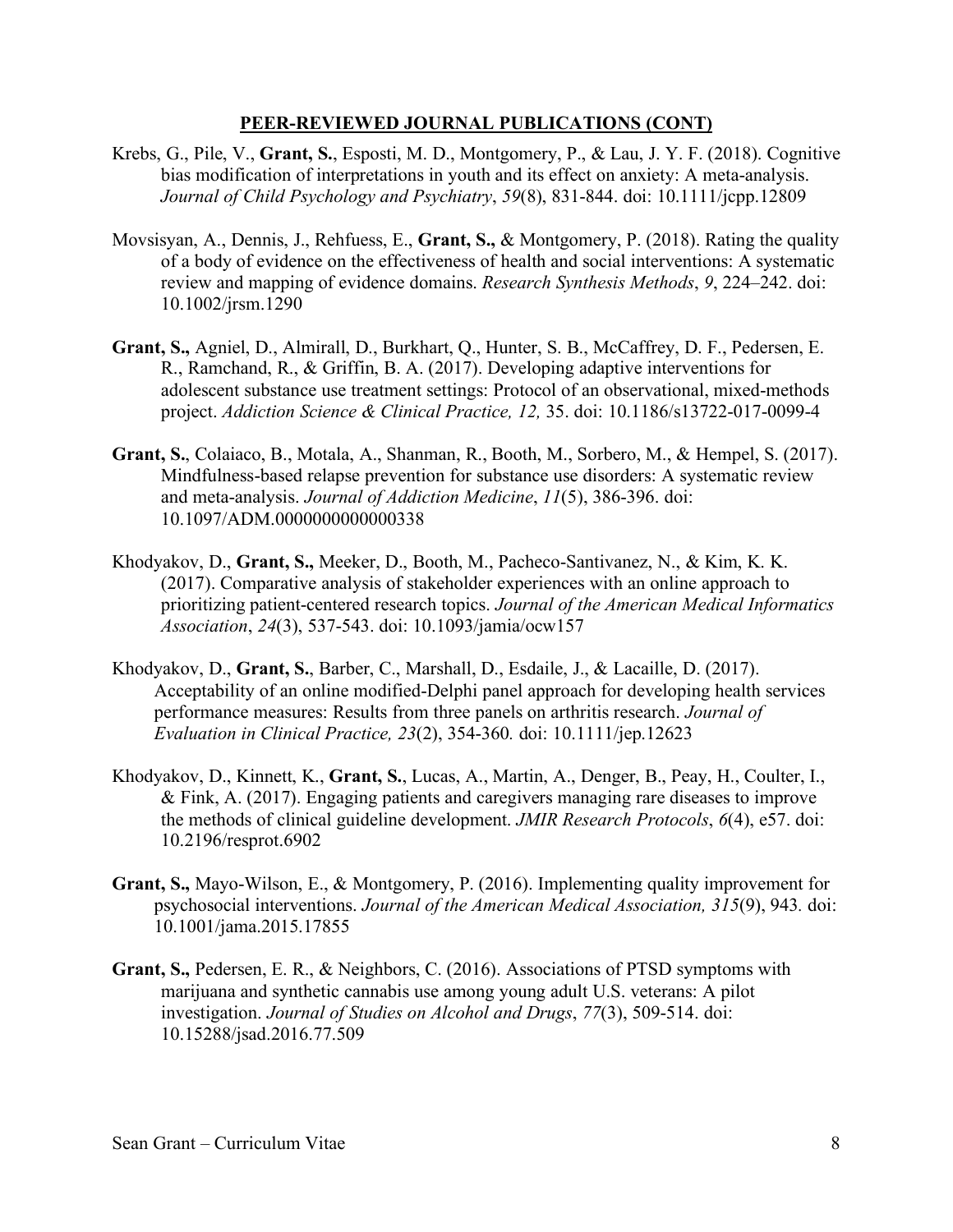- **Grant, S.,** Pedersen, E. R., Osilla, K. C., Kulesza, M., & D'Amico, E. J. (2016). Reviewing and interpreting the effects of brief alcohol interventions: Comment on a Cochrane review about motivational interviewing for young adults. *Addiction, 111*(9), 1521-1527. doi: 10.1111/add.13136
- **Grant, S.,** Pedersen, E. R., Osilla, K. C., Kulesza, M., & D'Amico, E. J. (2016). It is time to develop appropriate tools for assessing minimal clinically important differences, performance bias and quality of evidence in reviews of behavioral interventions. *Addiction, 111*(9), 1533-1535. doi: 10.1111/add.13380
- **Grant, S.**, Kandrack, R., Motala, A., Shanman, R. M., Booth, M., Miles, J. N. V., Sorbero, M. E., & Hempel, S. (2016). Acupuncture for substance use disorders: A systematic review and meta-analysis. *Drug and Alcohol Dependence, 163*, 1-15. doi: 10.1016/j.drugalcdep.2016.02.034
- **Grant, S.,** Watkins, K. E., Bogart, A., Paddock, S. M., & Hepner, K. A. (2016). Patient-reported offers of alcohol treatment for primary care patients at high-risk for an alcohol use disorder. *Journal of the American Board of Family Medicine*, *29*(6), 682-687. doi: 10.3122/jabfm.2016.06.160023
- van Urk, F., **Grant, S.**, & Bonell, C. (2016). Involving stakeholders in programme theory specification: discussion of a systematic, consensus-based approach. *Evidence & Policy*, *12*(4), 541-557. doi: 10.1332/174426415X14474260456850
- Cybulski, L., Mayo-Wilson, E., & **Grant, S.** (2016). Improving transparency and reproducibility through registration: The status of intervention trials published in clinical psychology journals. *Journal of Consulting & Clinical Psychology*, *84*(9), 753-767. doi: 10.1037/ccp0000115
- Maglione, M. A., Okunogbe, A., Ewing, B., **Grant, S.,** Newberry, S. J., Motala, A., Shanmon, R., Meija, N., Arifkhanova, A., Shekelle, P., & Harmon, G. (2016). *Diagnosis of celiac disease. Comparative Effectiveness Review No. 162; AHRQ Publication No. 15(16)- EHC032-EF*. Rockville, MD: Agency for Healthcare Research and Quality.
- McLeroy, K., Garney, W., Mayo-Wilson, E., & **Grant, S.** (2016). Scientific reporting: Raising the standards. *Health Education & Behavior*, *43*(5), 501-508. doi: 10.1177/1090198116668522
- O'Hanlon, C. E., Newberry, S. J., Suttorp, M., **Grant, S.,** Motala, A., Maglione, M. A., FitzGerald, J. D., & Shekelle, P. G. (2016). Hyaluronic acid injection therapy for osteoarthritis of the knee: Concordant efficacy and conflicting serious adverse events in two systematic reviews. *Systematic Reviews*, *5*, 186. doi: 10.1186/s13643-016-0363-9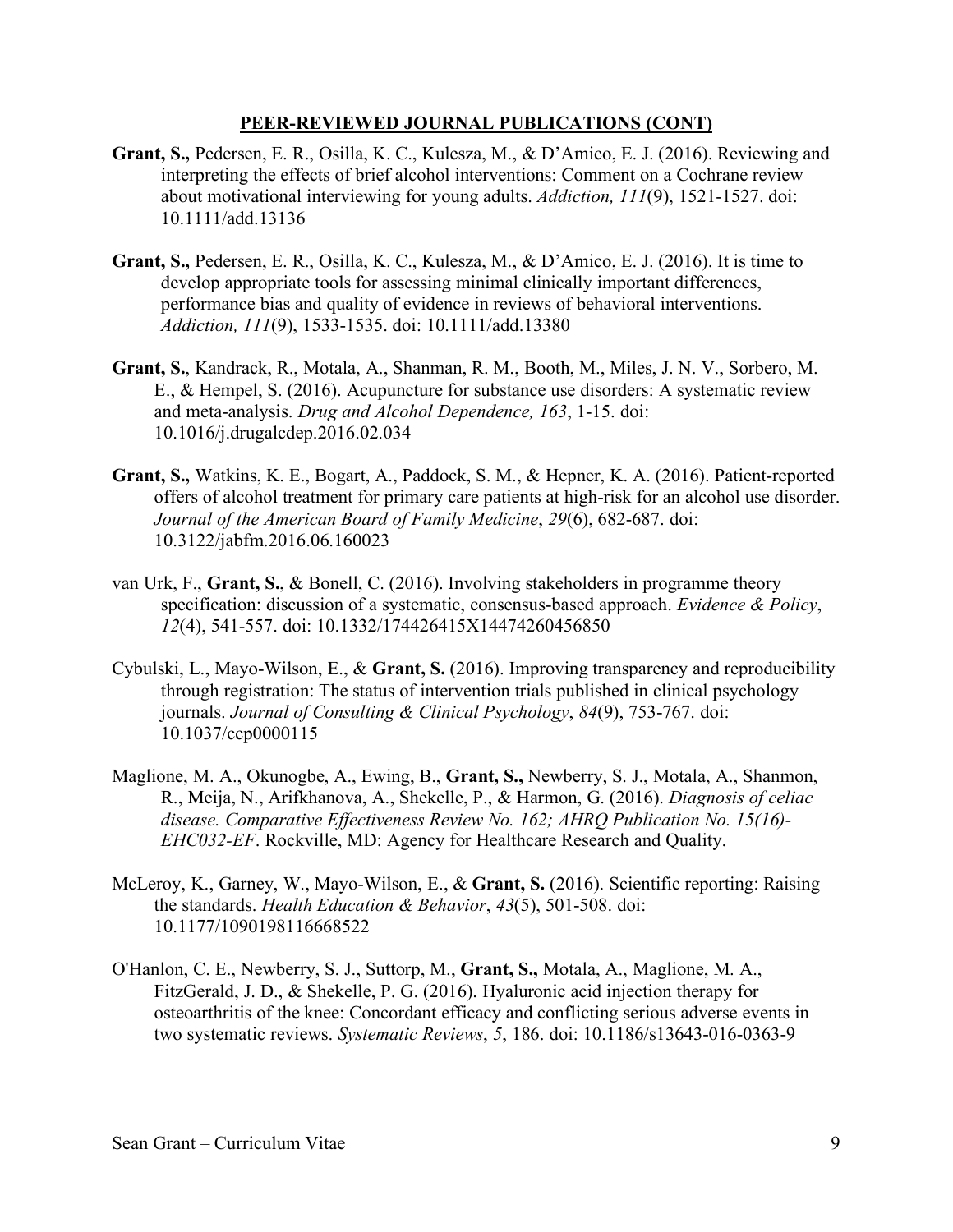- Barber, C., Marshall, D., Mosher, D., Akhavan, P., Tucker, L., Houghton, K., Batthish, M., Levy, D., Schmeling, H., Ellsworth, J., Tibollo, H., **Grant, S.,** Khodyakov, D., & Lacaille, D. (2016). Development of system-level performance measures for evaluation of models of care for inflammatory arthritis in Canada. *The Journal of Rheumatology*, *43*(3), 530- 540. doi: 10.3899/jrheum.150839
- Melendez-Torres, G. J., **Grant, S**., & Bonell, C. (2015). A systematic review and critical appraisal of qualitative metasynthetic practice in public health to develop a taxonomy of operations of reciprocal translation. *Research Synthesis Methods*, *6*(4), 357-371. doi: 10.1002/jrsm.1161
- Steinka-Fry, K. T., Tanner-Smith, E. E., & **Grant, S.** (2015). Effects of 21st birthday brief interventions on college student celebratory drinking: A systematic review and metaanalysis. *Addictive Behaviors*, *50*, 13-21. doi: 10.1016/j.addbeh.2015.06.001
- Ramchand, R., Rudavsky, R., **Grant, S.,** Tanielian, T., & Jaycox, L. (2015). Prevalence of, risk factors for, and consequences of Posttraumatic Stress Disorder and other mental health problems in military populations deployed to Iraq and Afghanistan. *Current Psychiatry Reports*, *17*(5), 1-11. doi: 10.1007/s11920-015-0575-z
- Barber, C., Patel, J. N., Woodhouse, L., Smith, C., Weiss, S., Homik, J., LeClercq, S., Mosher, D. P., Christiansen, T., Howden, J. S., Wasylak, T., Greenwood-Le, J. M., Emrick, A., Suter, E., Kathol, B., Khodyakov, D., **Grant, S.,** Campbell-Scherer, D., Phillips, L., Hendricks, J., & Marshall, D. (2015). Development of key performance indicators to evaluate centralized intake for patients with osteoarthritis and rheumatoid arthritis. *Arthritis Research & Therapy*, *17*, 322. doi: 10.1186/s13075-015-0843-7
- **Grant, S.** (2014). Book review: Reporting research in psychology: How to meet journal article reporting standards. *Research on Social Work Practice, 24*(2), 253-255. doi: 10.1177/1049731512453619.
- **Grant, S.,** Parsons, A., Burton, J., Montgomery, P., Underhill, K., & Mayo-Wilson, E. (2014). Home visits for prevention of impairment and death in older adults. *Campbell Systematic Reviews*. *10*(3), 1-85. doi:10.4073/csr.2014.3
- Mayo-Wilson, E., **Grant, S.,** Burton, J., Parsons, A., Underhill, K., & Montgomery, P. (2014) Preventive home visits for mortality, morbidity, and institutionalization in older adults: A systematic review and meta-analysis. *PLoS ONE, 9*(3), e89257. doi: 10.1371/journal.pone.0089257
- Hummer, J. F., LaBrie, J. W., **Grant, S. P.,** Lac A., & Ehret, P. J. (2014). The role of assessment environment on self-reported alcohol use and perceived group norms: Comparing webbased surveys to a group setting involving handheld keypads. *Drugs: Education, Prevention & Policy*, *21*(2), 147-156. doi: 10.3109/09687637.2013.788134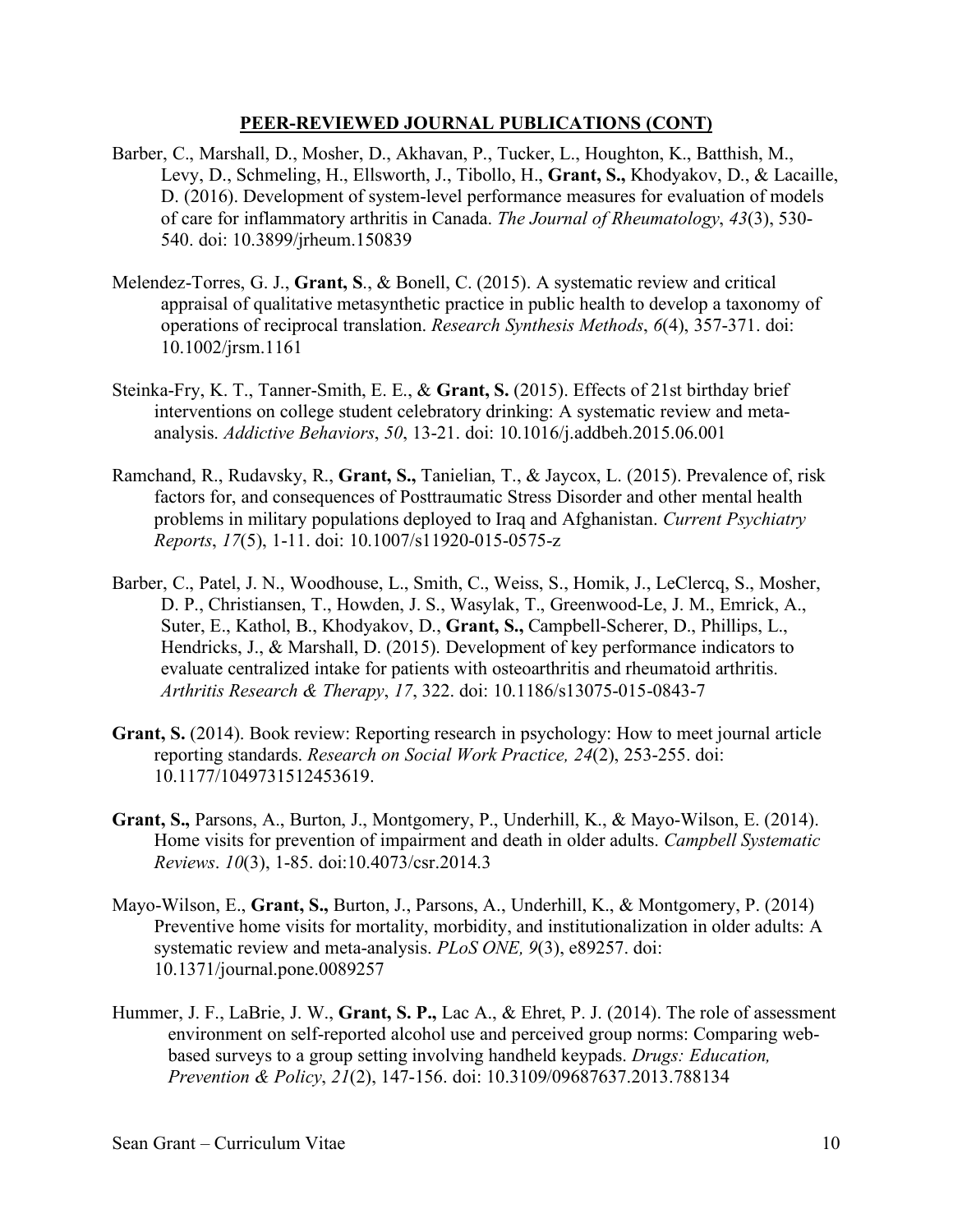- **Grant, S.,** Mayo-Wilson, E., Melendez-Torres, G.J., & Montgomery, P. (2013). Reporting quality of social and psychological intervention trials: A systematic review of reporting guidelines and trial publications. *PLOS One*, *8*(5), e65442. doi: 10.1371/journal.pone.0065442
- **Grant, S.,** Montgomery, P., Hopewell, S., Macdonald, G., Moher, D, & Mayo-Wilson, E. (2013). Letter to the Editor: New guidelines are needed to improve the reporting of trials in addiction sciences. *Addiction*, *108,* 1687-1688. doi: 10.1111/add.12249
- **\*Grant, S.,** Montgomery, P., Hopewell, S., Macdonald, G., Moher, D., & Mayo-Wilson, E. (2013). Developing a reporting guideline for social and psychological intervention trials. \*This manuscript is co-published in:
	- *Research on Social Work Practice* (*23*, 595-602. doi: 10.1177/1049731513498118)
	- *Journal of Experimental Criminology* (*9*, 355-367. doi: 10.1007/s11292-013-9180-5)
	- *British Journal of Psychiatry* (*203*, 250-254. doi: 10.1192/bjp.bp.112.123745)
	- *American Journal of Public Health* (*103*, 1741-1746. doi: 10.2105/AJPH.2013.301447)
	- *Trials* (*14*, 242. doi:10.1186/1745-6215-14-242)
	- *British Journal of Social Work* (*43,* 1024-1038 doi: 10.1093/bjsw/bct129)
- Montgomery, P., **Grant, S.,** Hopewell, S., Macdonald, G., Moher, D., Michie, S., & Mayo-Wilson, E. (2013). Protocol for CONSORT-SPI: An Extension for Social and Psychological Interventions. *Implementation Science, 8*, 99. doi:10.1186/1748-5908-8-99
- Gardner, F., Mayo-Wilson, E., Montgomery, P., Hopewell, S., Macdonald, G., Moher, D., & **Grant, S.** (2013). Editorial Perspective: New guidelines are needed to improve the reporting of trials in child and adolescent mental health. *Journal of Child Psychology and Psychiatry*, *54*(7), 810-812. doi: 10.1111/jcpp.12106
- **Grant, S.,** Montgomery, P., & Mayo-Wilson, E. (2012). Development of a CONSORT extension for interventions in public health and related disciplines. *The Lancet*, *380*, S14.
- **Grant, S.,** LaBrie, J. W., Hummer, J. F., & Lac, A. (2012). How drunk am I? Misperceiving one's level of intoxication in the college drinking environment. *Psychology of Addictive Behaviors*, *26*(1), 51–58. doi: 10.1037/a0023942
- Spreckelsen, T., **Grant, S. P.,** & Montgomery, P. (2012). Letters: Additional requirements for complex interventions. *BMJ*, *345*, e8003. doi: 10.1136/bmj.e8003
- **Grant, S.,** LaBrie, J. W., Hummer, J. F., & Lac, A. (2011). Underestimations of blood alcohol content predict event-specific negative consequences. *Substance Use and Misuse*, *46*(10), 1309-1317. doi: 10.3109/10826084.2011.576374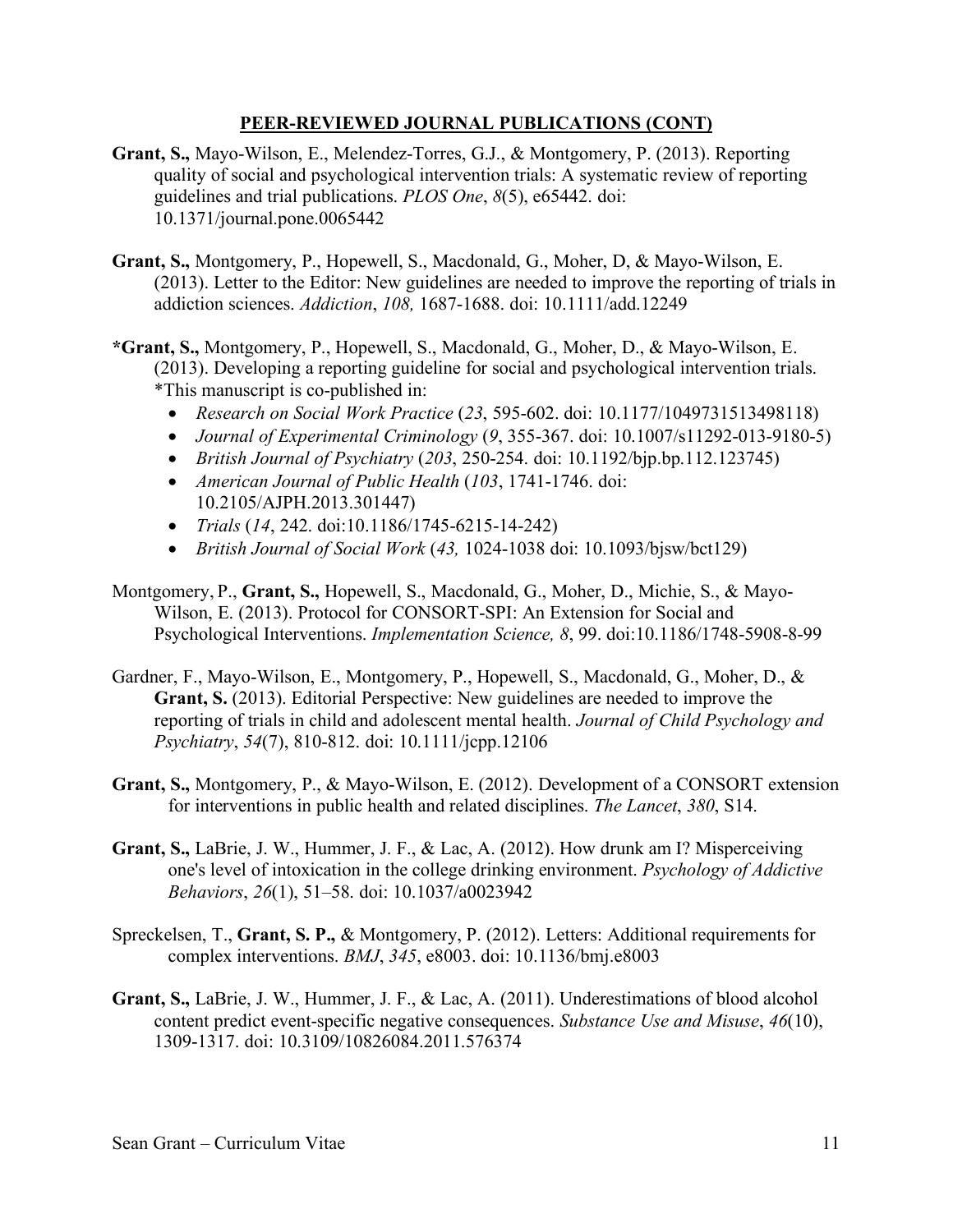- LaBrie, J. W., **Grant, S.,** & Hummer, J. F. (2011). "This would be better drunk": Alcohol expectancies become more positive while drinking in the college social environment. *Addictive Behaviors*, *36*, 890-893. doi: 10.1016/j.addbeh.2011.03.015.
- LaBrie, J. W., Hummer, J. F., **Grant, S.,** & Lac, A. (2010). Immediate reductions in misperceived social norms among high-risk college student groups. *Addictive Behaviors, 35*(12), 1094-1101. doi: 10.1016/j.addbeh.2010.08.003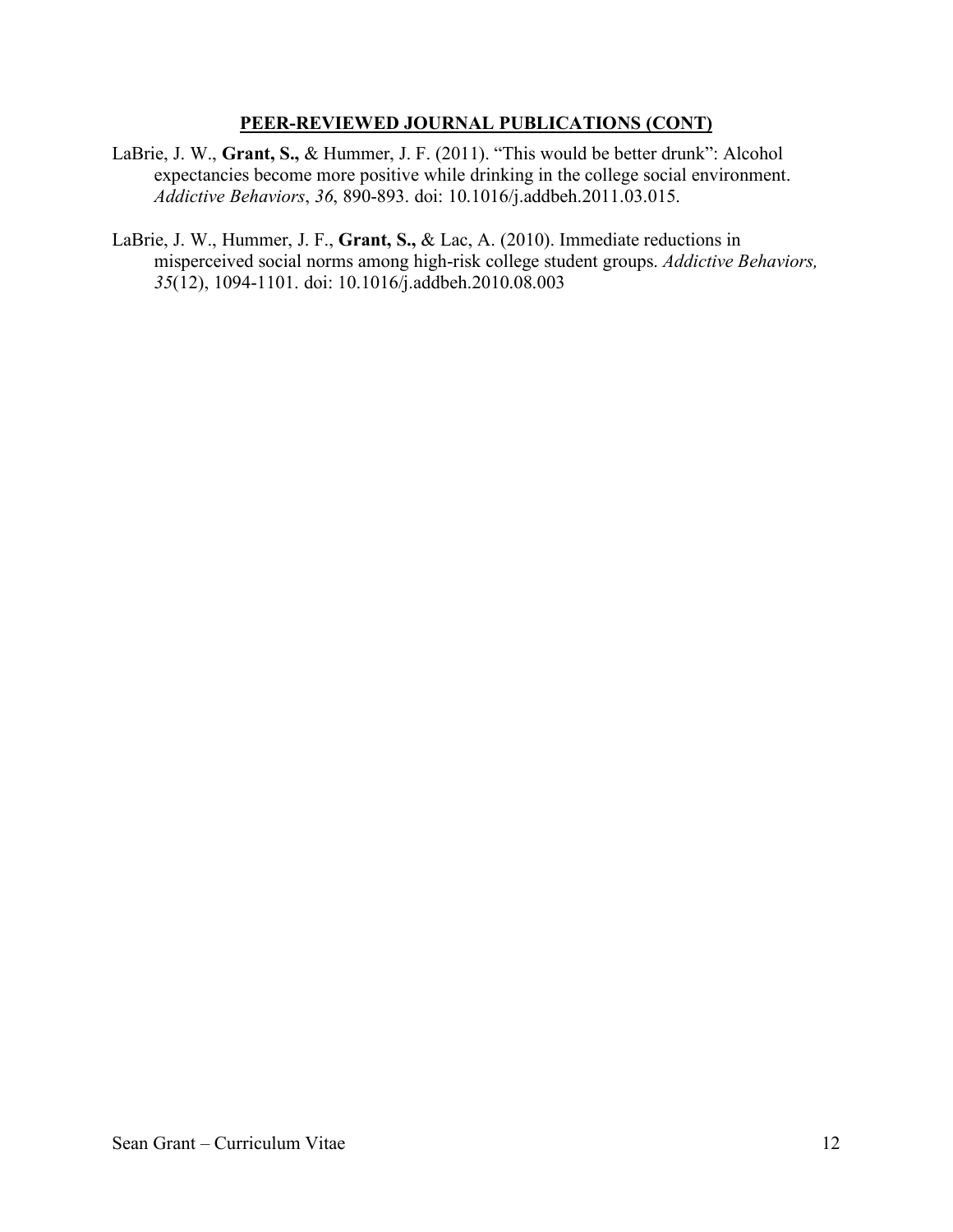### **OTHER PUBLICATIONS**

### *Working papers (pre-prints)*

- Hoces de la Guardia, F., **Grant, S.,** & Miguel, E. (2018). Why we need open policy analysis. *BITSS Preprints*. Retrievable from https://osf.io/preprints/bitss/jnyqh
- The TOP Statement Working Group (2018). Making science transparent by default; Introducing the TOP Statement. *OSF Preprints*. Retrievable from https://osf.io/sm78t

### *Policy reports and briefs*

- **Grant, S.,** Hamilton, L. S., Wrabel, S. L., Gomez, C. J., Whitaker, A., Tamargo, J., Unlu, F., Chavez-Herrerias, E. R., Baker, G., Barrett, M., Harris, M., & Ramos, A. (2017). *Social and emotional learning interventions under the Every Student Succeeds Act: Evidence review. RR-2133.* Santa Monica, USA: RAND Corporation.
- **Grant, S.,** & Hamilton, L. S. (2017). *How the Every Student Succeeds Act can support social and emotional learning. RB-9988.* Santa Monica, USA: RAND Corporation.
- **Grant, S.**, Colaiaco, B., Motala, A., Shanman, R. M., Sorbero, M. E., & Hempel, S. (2017). *Needle acupuncture for Posttraumatic Stress Disorder (PTSD): A systematic review*. *RR-1433.* Santa Monica, USA: RAND Corporation.
- Schwartz, H. L., Ramchand, R., Barnes-Proby, D., **Grant, S.**, Jackson, B. A., Leuschner, K. J., Matsuda, M., & Saunders, J. (2016). *Can technology make schools safer? RB-9922.* Santa Monica, USA: RAND Corporation.
- Schwartz, H. L., Ramchand, R., Barnes-Proby, D., **Grant, S.**, Jackson, B. A., Leuschner, K. J., Matsuda, M., & Saunders, J. (2016). *The role of technology in improving K–12 school safety*. *RR-1488.* Santa Monica, USA: RAND Corporation.
- Mattox, T., Hepner, K. A., Kivlahan, D. R., Farmer, C. M., Rosenbluth, S., Hoggatt, K., Stahlman, S., De Vries, D., **Grant, S.,** Pincus, H. A., & Watkins, K. E. (2016). *Candidate quality measures to assess care for alcohol misuse: Technical specifications. TL-197.* Santa Monica, USA: RAND Corporation.
- **Grant, S.**, Hempel, S., Colaiaco, B., Motala, A., Shanman, R. M., Booth, M., Dudley, W., & Sorbero, M. E. (2015). *Mindfulness-Based Relapse Prevention for substance use disorders: A systematic review*. *RR-1031.* Santa Monica, USA: RAND Corporation.
- **Grant, S.**, Hempel, S., Kandrack, R., Motala, A., Shanman, R. M., Booth, M., Miles, J. N. V., Dudley, W., & Sorbero, M. E. (2015). *Needle acupuncture for substance use disorders: A systematic review*. *RR-1030.* Santa Monica, USA: RAND Corporation.
- Melendez-Torres, G. J., & **Grant, S.** (2014, September). Challenges in systematic reviews of qualitative research*. UK Social Research Association's "Research Matters" Magazine*, 8.
- **Grant, S**. (2012). Report: *Evaluation of the Nurturing Programme for Parents and Carers*. Oxford, UK: Family Links.

Sean Grant – Curriculum Vitae 13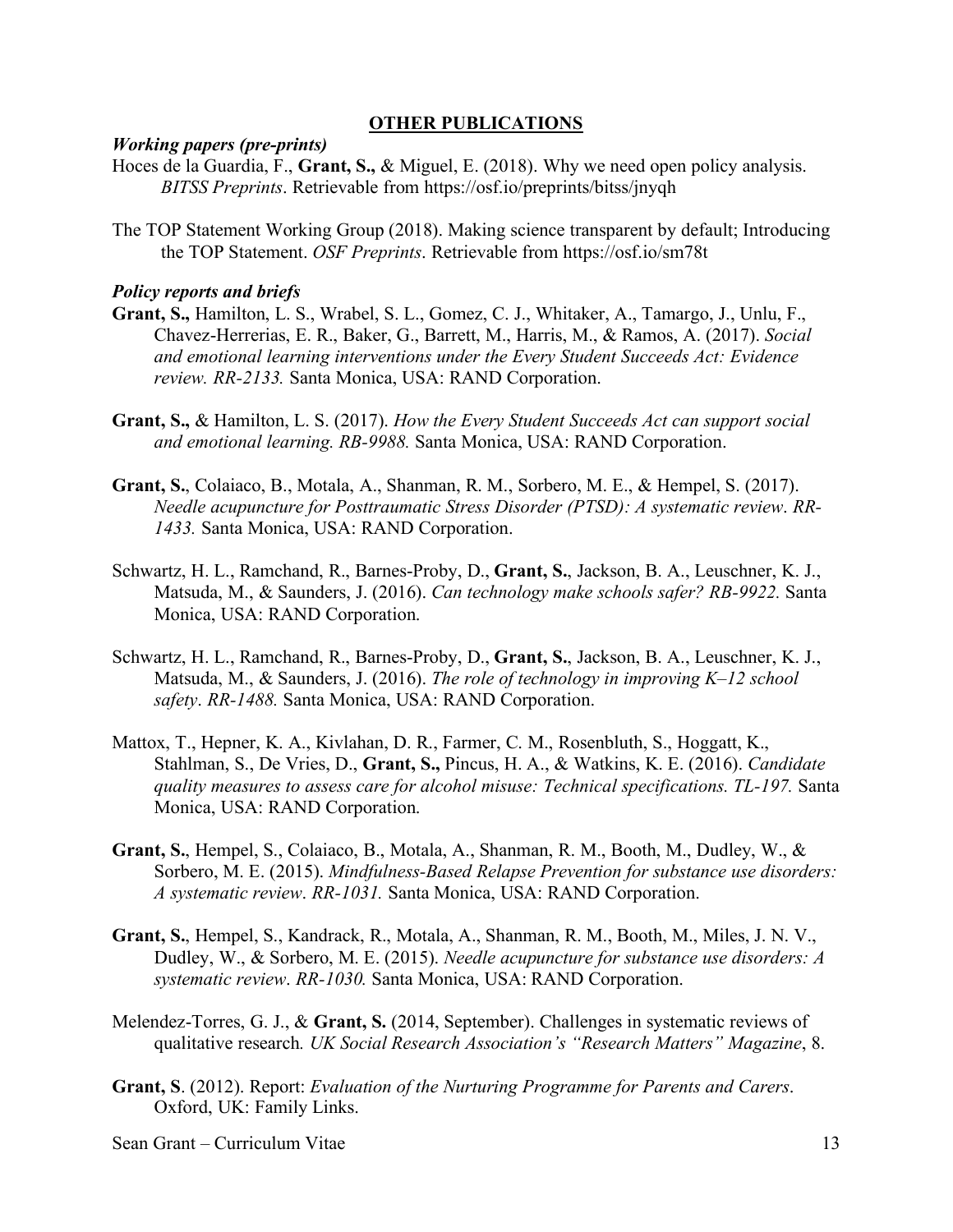## **OTHER PUBLICATIONS (CONT)**

### *Book chapters*

- Tanner-Smith, E. E., & **Grant, S.** (in press). Brief interventions as evidence-based prevention strategies. In Z. Sloboda, H. Petras, R. Hingson, & E. Robertson (Eds.), *Advances in Prevention Science: Prevention of Substance Use*. New York: Springer.
- Mayo-Wilson, E., & **Grant, S.** (in press). Research synthesis methods: transparent reporting: registrations, protocols and final reports. In H. Cooper (Ed.), *The Handbook of Research Synthesis and Meta-Analysis.* New York: Russell Sage Foundation.

**Grant, S.** (2017). Three entries in A. Wenzel (Ed.), *SAGE Encyclopedia of Abnormal and Clinical Psychology.* Thousand Oaks, CA: SAGE Publishing.

- Randomized controlled trial. (p. 2789-91).
- Research reporting guidelines (e.g., CONSORT). (p. 2872-73).
- Quasi-experimental research designs. (p. 2787-88).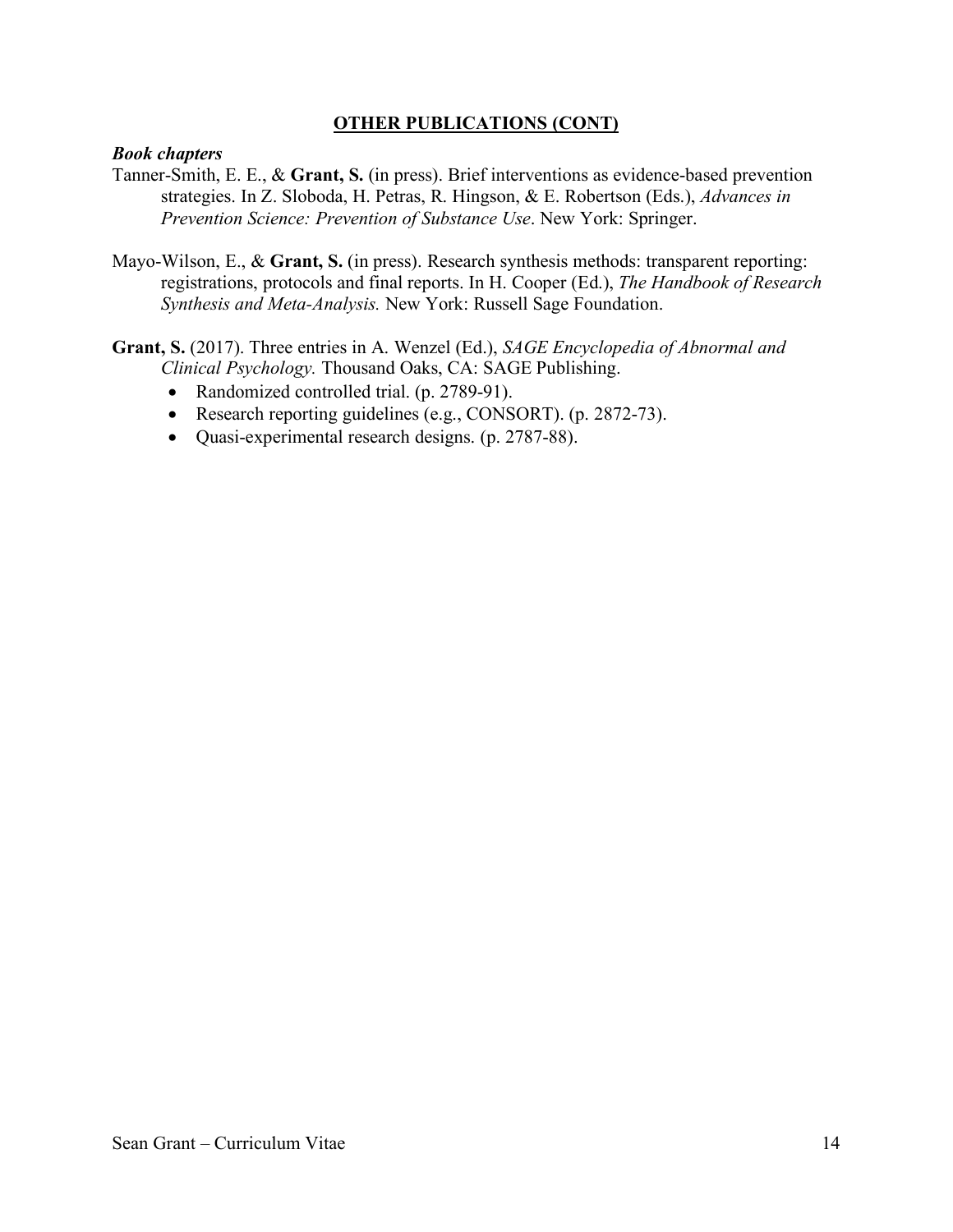### **PROFESSIONAL PRESENTATIONS**

- Khodyakov, D., **Grant, S.,** Denger, B., Kinnett, K., Martin, A., Armstrong, C., & Coulter, I. (2018, September). *Engaging patients and caregivers managing rare diseases to improve the methods of clinical guideline development*. Oral presentation at the 2018 Guidelines International Network Annual Conference, Manchester, UK.
- Khodyakov, D., **Grant, S.,** Denger, B., Kinnett, K., Martin, A., Armstrong, C., & Coulter, I. (2018, June). *Engaging Duchenne families to improve clinical guideline development*. Poster presentation at the 2018 Parent Project Muscular Dystrophy Annual Conference, Scottsdale, AZ, USA.
- **Grant, S.** (2018, March). *Open science for education science: Toward transparent, reproducible workflows for intervention research*. Oral presentation on the panel "Towards a Reproducibility Framework" at the 2018 Society for Research on Educational Effectiveness Conference, Washington, DC, USA.
- **Grant, S.,** & Hamilton, L. (2018, February). *Reaching all students: Social emotional learning (SEL) under ESSA*. Webinar held for Learning Forward.
- **Grant, S.,** & Hamilton, L. (2017, December). *Social and emotional learning interventions under the Every Student Succeeds Act: Evidence review*. Webinar held for The Hatcher Group.
- **Grant, S.** (2017, November). *How to do transparent, open, and reproducible research*. Invited keynote presentation at the Cal State University (Northridge) Open Science and the Future of Research and Education event, Northridge, CA, USA.
- **Grant, S.,** Dennis, M., Agniel, D., & Fishman, M. (2017, October). *Clinical decision tools for adolescents: an update*. Oral symposium at the 2017 Addiction Health Services Research Conference, Madison, WI, USA.
- **Grant, S.** (2017, October). *Increasing transparency and openness in health research*. Oral presentation at the RAND Health Board of Advisors Meeting, Washington, DC, USA.
- Montgomery, P., **Grant, S.,** Rehfuess, E., Movsisyan, A., & Macdonald, G. (2017, September). *Assessing quality of the body of evidence – considerations for complex interventions and systems*. Oral presentation at the 2017 Global Evidence Summit, Cape Town, South Africa.
- **Grant, S.,** Hunter, S., Pedersen, E. R., Ramchand, R., Almirall, D., & Griffin, B. A. (2017, June). *Developing decision rules for adolescent substance use treatment: Perspectives from four online stakeholder engagement panels*. Poster presentation at the 2017 annual meeting of the College on Problems of Drug Dependence, Montreal, Canada.
- Khodyakov, D., **Grant, S.,** Meeker, D., Booth, M., & Kim, K. K. (2017, June). *Comparative analysis of stakeholder experiences with an online approach to prioritizing patientcentered research topics*. Poster presentation at the 2017 Academy Health Annual Research Meeting, New Orleans, USA.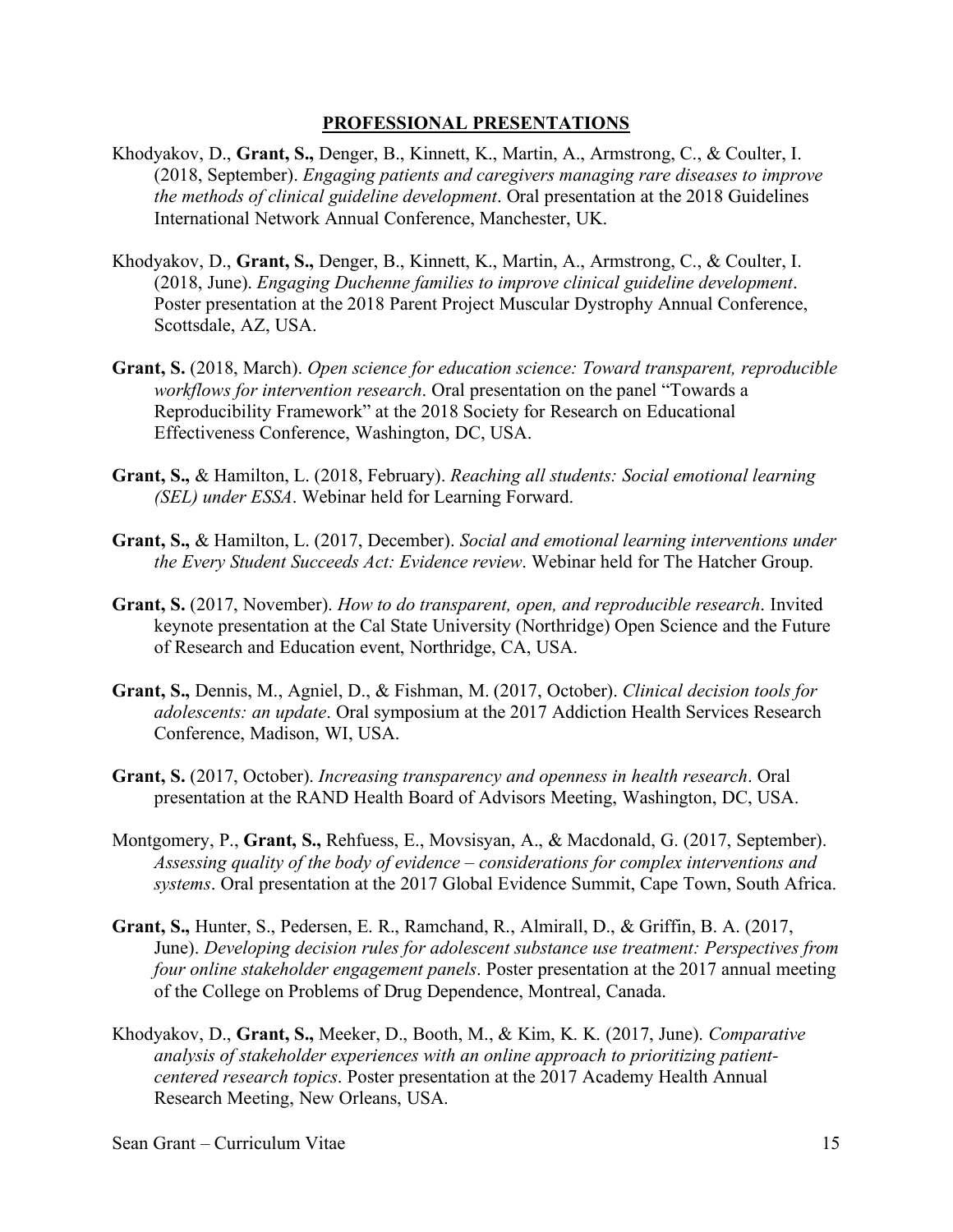- **Grant, S.,** Griffin, B. A., Almirall, D., Burkhart, Q., Hunter, S., McCaffrey, D. F., Pedersen, E. R., & Ramchand, R. (2016, October). *Developing "adaptive interventions" for adolescent substance use treatment: A mixed-methods approach*. Poster presentation at the Addiction Health Services Research Conference 2016, Seattle, USA.
- **Grant, S.,** & Movsisyan, A. (2016, October). *GRADE extension for complex interventions*. Workshop conducted at the 24th Cochrane Colloquium, Seoul, South Korea.
- **Grant, S.,** (2016, October). *RMarkdown for reproducible meta-analyses*. Paper presented at the Fall 2016 Evidence-Based Practice Centers meeting, Rockville, USA.
- **Grant, S.,** Montgomery, P., Mayo-Wilson, E., & Movsisyan, A. (2016, September). *Registering, reporting, and reviewing social intervention trials to inform policy and practice*. Panel conducted at the 2016 What Works Global Summit, London, UK.
- **Grant, S.,** Sorbero, M., & Hempel, S. (2016, September). *Needle acupuncture and mindfulness-based relapse prevention for substance use disorders: Systematic reviews and meta-analyses*. Paper presented at the 2016 Defense Centers of Excellence for Psychological Health and Traumatic Brain Injury Summit.
- **Grant, S., &** Movsisyan, A. (2016, September). *Grading the quality of a body of evidence for complex interventions: challenges and the way forward*. Webinar held for the Evidencebased Practice Centers program of the US Agency for Healthcare Research and Quality.
- Montgomery, P., **Grant, S.,** & Movsisyan, A. (2016, June). *Grading the evidence of complex social interventions*. Workshop conducted at the 24th annual meeting of the Society for Prevention Research, San Francisco, CA, USA.
- **Grant, S.** (2016, March). *A new reporting guideline for trials of social and psychological interventions: CONSORT-SPI*. Invited presentation for the Office of Planning, Research and Evaluation; Administration for Children and Families; U.S. Department of Health and Human Services; Washington, DC, USA.
- **Grant, S.,** Hilton, L., & Maglione, M. (2016, February). *Mindfulness-based interventions for mental health and chronic pain*. Paper presented at the Military and Veteran Resiliency Summit, Naval Medical Center San Diego, San Diego, USA.
- **Grant, S.** (2015, November). *Promoting transparency of evaluations of social programs*. Paper presented at the 37th annual fall conference of the Association for Public Policy Analysis and Management, Miami, USA.
- **Grant, S.,** Watkins, K. E., Bogart, A., Paddock, S. M., & Hepner, K. A. (2015, October). *Patient-reported offers of treatment following positive screen for high-risk alcohol misuse in primary care*. Paper presented at the Addiction Health Services Research Conference 2015, Marina del Rey, CA, USA.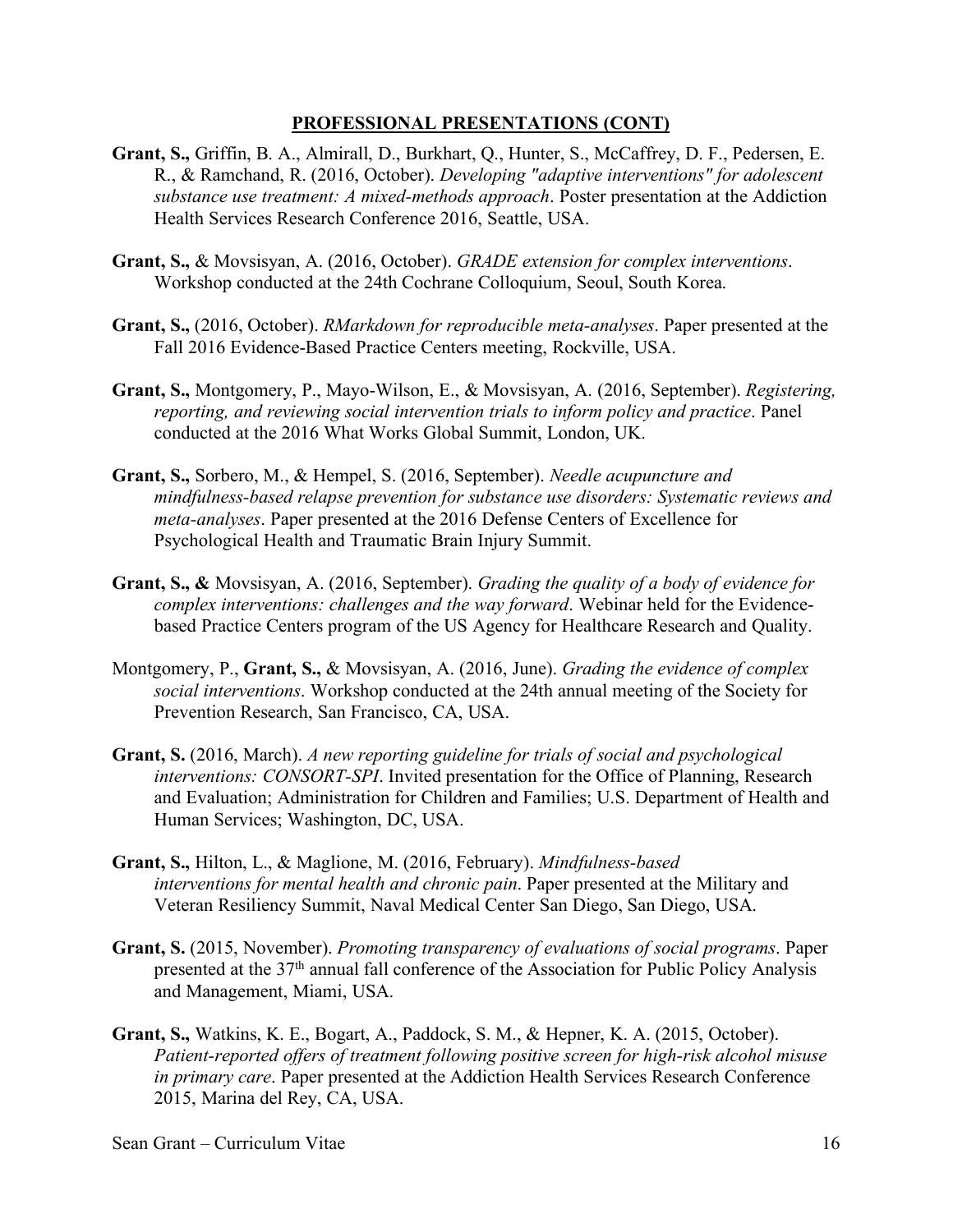- **Grant, S.** (2015, October). *Promoting transparency of evaluations of social programs*. Paper presented to RAND's Labor and Population Unit, Santa Monica, USA.
- Mayo-Wilson, E., **Grant, S.,** Cybulski, L., & Montgomery, P. (2015, Sept). *Improving transparency and reducing waste beyond biomedicine*. Paper presented at the inaugural REWARD/EQUATOR Conference, Edinburgh, UK.
- **Grant, S.,** Montgomery, P., & Mayo-Wilson, E. (2015, May). *Reporting guideline for trials of social and psychological interventions: CONSORT-SPI.* Paper presented at the Society for Prevention Research Annual Conference 2015, Washington, DC, USA.
- **Grant, S.** (2015, May). *Is it time to update reporting guidelines for non-randomized evaluation designs?* Paper presented to the RAND Center for Causal Inference, Washington, DC, USA
- **Grant, S.,** Montgomery, P., & Mayo-Wilson, E. (2015, April). *Reporting guideline for trials of social and psychological interventions: CONSORT-SPI.* Oral presentation at inaugural session of the Systematic Review and Meta-Analysis Special Interest Group, American Educational Research Association annual conference, Chicago, USA.
- **Grant, S.** (2015, Feb). *Inconsistent interpretations of effect sizes in reviews of alcohol interventions: Why does it happen, and what can we do about it?* Paper presented to the RAND Drug Policy Research Center, Santa Monica, USA
- Barber, C., Lacaille, D., Mosher, D., Akhavan, P., Houghton, K., Batthish, M., Levy, D., Schmeling, H., Ellsworth, J., Tibollo, H., **Grant, S**., Khodyakov, D., & Marshall, D. (2015, Feb). *Developing system level performance measures for evaluating models of care for inflammatory arthritis*. Plenary oral presentation at the Canadian Rheumatology Association-Arthritis Health Professions Association Annual Scientific Meeting, Quebec City, Canada.
- Yaffe, J., **Grant, S.,** Montgomery, P., & Solomon, P. (2015, Jan). *A new reporting guideline for trials of social and psychological interventions: CONSORT-SPI.* Pre-conference workshop led at the Society for Social Work and Research annual conference, New Orleans, USA.
- **Grant, S.** (2014, Dec.). *CONSORT-SPI*: *An extension for social and psychological interventions*. Poster presented at Academy Health's 7th annual conference on the Science of Dissemination and Implementation, Washington, D.C., USA.
- **Grant, S.,** Montgomery, P., & Mayo-Wilson, E. (2014, Nov). *Reporting guideline for trials of social and psychological interventions: CONSORT-SPI.* Paper presented at the American Society of Criminology annual conference, San Francisco, USA.
- Montgomery, P., **Grant, S.,** & Mayo-Wilson, E. (2014, Sept). *Reporting guideline for trials of social and psychological interventions: CONSORT-SPI.* Paper presented at the British Educational Research Association annual conference, London, UK.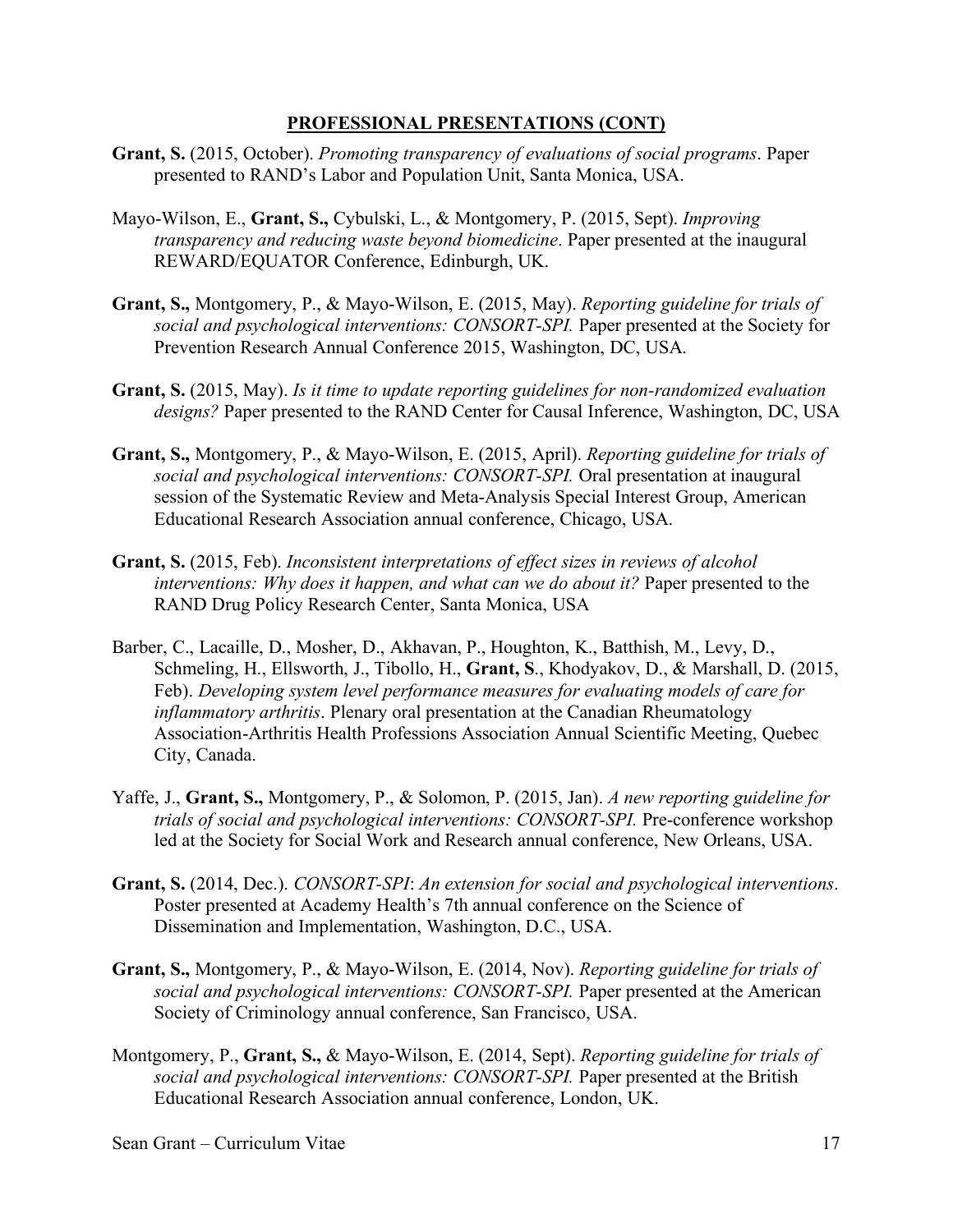- Steinka-Fry, K. T., Tanner-Smith, E., & **Grant, S. P.** (2014, Sept). *A meta-analysis of 21st birthday alcohol interventions for college students.* Poster presented at the 11<sup>th</sup> INEBRIA (International Network on Brief Interventions for Alcohol & Other Drugs) Conference, Warsaw, Poland.
- Mayo-Wilson, E., **Grant, S.,** & Montgomery, P. (2014, August). *A reporting guideline for trials of social and psychological interventions: CONSORT-SPI.* Paper presented at the 2014 Annual American Psychological Association Convention, Washington, DC, USA.
- Mayo-Wilson, E., **Grant, S.,** & Montgomery, P. (2014, August). *Reporting randomized controlled trials in education.* Paper presented at the Fall 2014 Society for Research on Educational Effectiveness, Washington, DC, USA.
- **Grant, S.**, & Aloe, A. (2014, June). *A spectrum of methods: Using appropriate evidence synthesis and evaluation methods for qualitative research*. Chair for panel session at the Campbell Colloquium, Belfast, UK.
- Montgomery, P. Mayo-Wilson, E., & **Grant, S.** (2014, June). *A new reporting guideline for trials of social and psychological interventions: CONSORT-SPI*. Paper presented at the Campbell Colloquium, Belfast, UK.
- Meledenz-Torres, G. J., **Grant, S.**, and Bonell, C. (2014, June). *Systematic review and critical appraisal of qualitative metasyntheses to develop a snapshot and taxonomy of practice*. Paper presented at the Campbell Colloquium, Belfast, UK.
- Ritter, G. & **Grant, S.** (2014, June). *Education reviews*. Discussant for panel session at the Campbell Colloquium, Belfast, UK.
- **Grant, S.** (2013, May). *Developing a CONSORT Extension for Social and Psychological Interventions.* Paper presented at Green Templeton College, Oxford, UK.
- Montgomery, P., **Grant, S.,** & Mayo-Wilson, E. (2013, January). *Reporting quality of complex social intervention trials: A CONSORT extension for complex social interventions*. Paper presented at 17th annual Society for Social Work and Research (SSWR) Conference, San Diego, USA.
- **Grant, S.,** Montgomery, P., & Mayo-Wilson, E. (2012, November). *Development of a CONSORT extension for interventions in public health and related disciplines.* Paper presented at the Royal Society of Medicine's Public Health Science: A National Conference Dedicated to New Research in Public Health, London, UK.
- **Grant, S.** (2012, November). *Strength in numbers: The power of measuring our work with parents*. Paper presented at Unite/CPHVA Annual Professional Conference, Brighton, UK.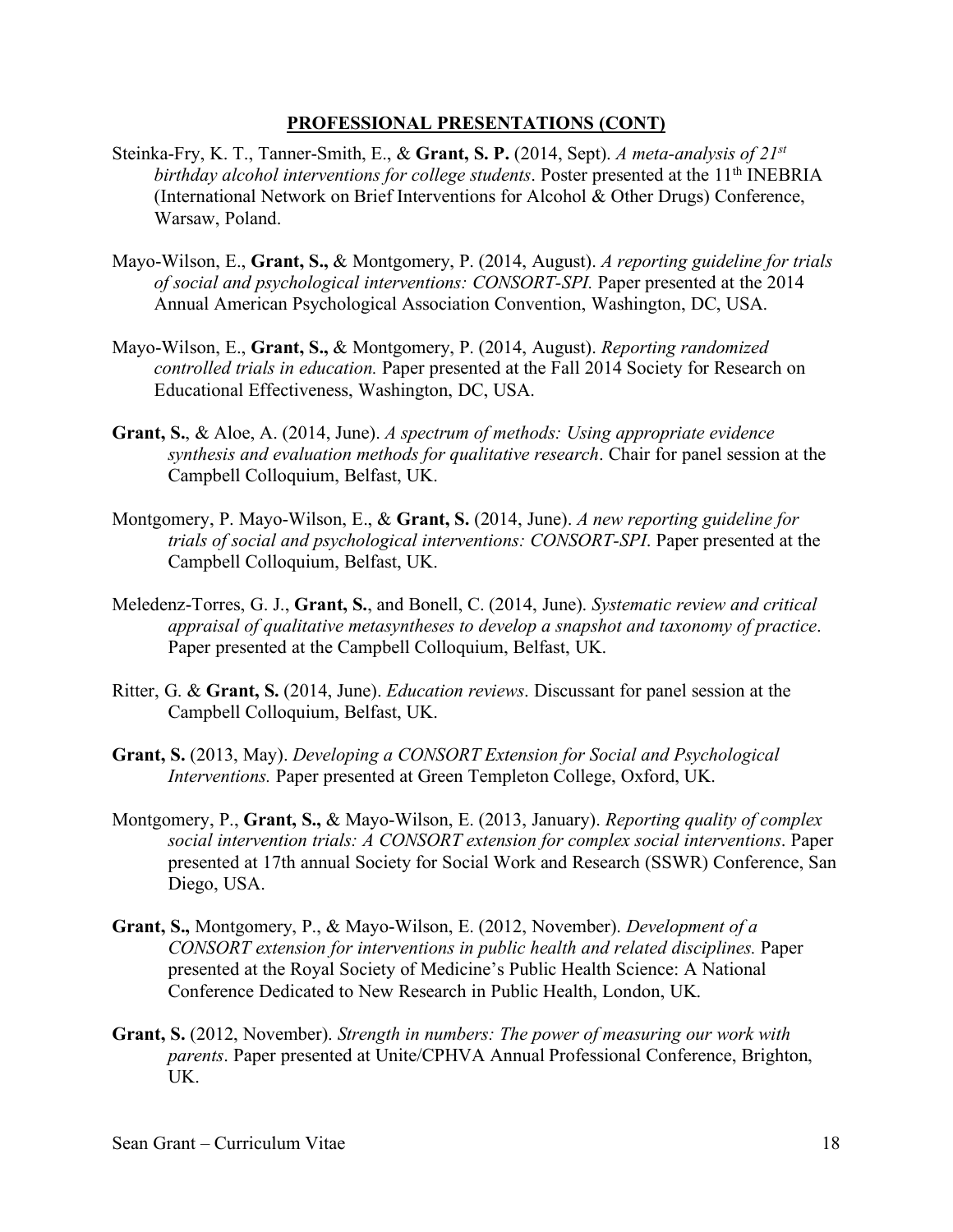- **Grant, S. P.,** & Montgomery, P. (2012, October). *Development of a CONSORT Extension for complex social interventions.* Meeting condcuted at the 20<sup>th</sup> annual Cochrane Colloquium, Auckland, New Zealand.
- Montgomery, P., & **Grant, S. P.** (2011, October). *Development of a CONSORT extension for randomised controlled trials evaluating complex behavioural change and psychological interventions.* Workshop conducted at 19<sup>th</sup> annual Cochrane Colloquium, Madrid, Spain.
- Montgomery, P., & **Grant, S. P.** (2011, August). *Will you CONSORT with me?* Paper presented at the Centre for Evidence-Based Crime Policy and Campbell Collaboration Joint Symposium on Evidence-Based Policy, Washington, D.C., USA.
- Montgomery, P., Mayo-Wilson, E., & **Grant, S. P.** (2011, August). *Will you CONSORT with me? Improving reporting quality to improve outcomes for people and organizations.*  Poster presented at the 1<sup>st</sup> annual Global Implementation Conference, Washington, D.C., USA.
- **Grant, S. P.,** LaBrie, J. W., Hummer, J. F., Lac, A., & Stern, A. (2011, April). *Heightened alcohol expectancies while drinking in the college social environment*. Poster presented at the 91st annual convention of the Western Psychological Association (WPA), Los Angeles, CA, USA.
- **Grant, S. P.,** LaBrie, J. W., Hummer, J. F., Lac, A., & Pham, A. (2011, April). *Misperceptions of intoxication in the college drinking environment.* Poster presented at the 91<sup>st</sup> annual convention of the Western Psychological Association (WPA), Los Angeles, CA, USA.
- Hummer, J. F., LaBrie, J. W., Lac, A., & **Grant, S.** (2010, August). *An examination of prepartying and drinking games among intercollegiate athletes.* Poster presented at the 118th annual convention of the American Psychological Association (APA), San Diego, CA, USA.
- LaBrie, J. W., Hummer, J. F., **Grant, S.,** & Lac, A. (2010, June). *Immediate reductions in misperceived norms following a brief live interactive normative group intervention among high-risk college student groups.* Poster presented at the 33<sup>rd</sup> annual meeting of Research Society on Alcoholism (RSA), San Antonio, TX, USA.
- **Grant, S.** (2010, May). *The relationship between misperceptions of BAC and alcohol-related negative consequences among college students.* Poster presented at 19<sup>th</sup> annual Psychology Undergraduate Research Conference at the University of California, Los Angeles, CA, USA.
- **Grant, S.** (2010, March). *The effect of misperceptions of BAC on alcohol-related consequences*. Paper presented at the 2<sup>nd</sup> annual Undergraduate Research Symposium at Loyola Marymount University, Los Angeles, CA, USA.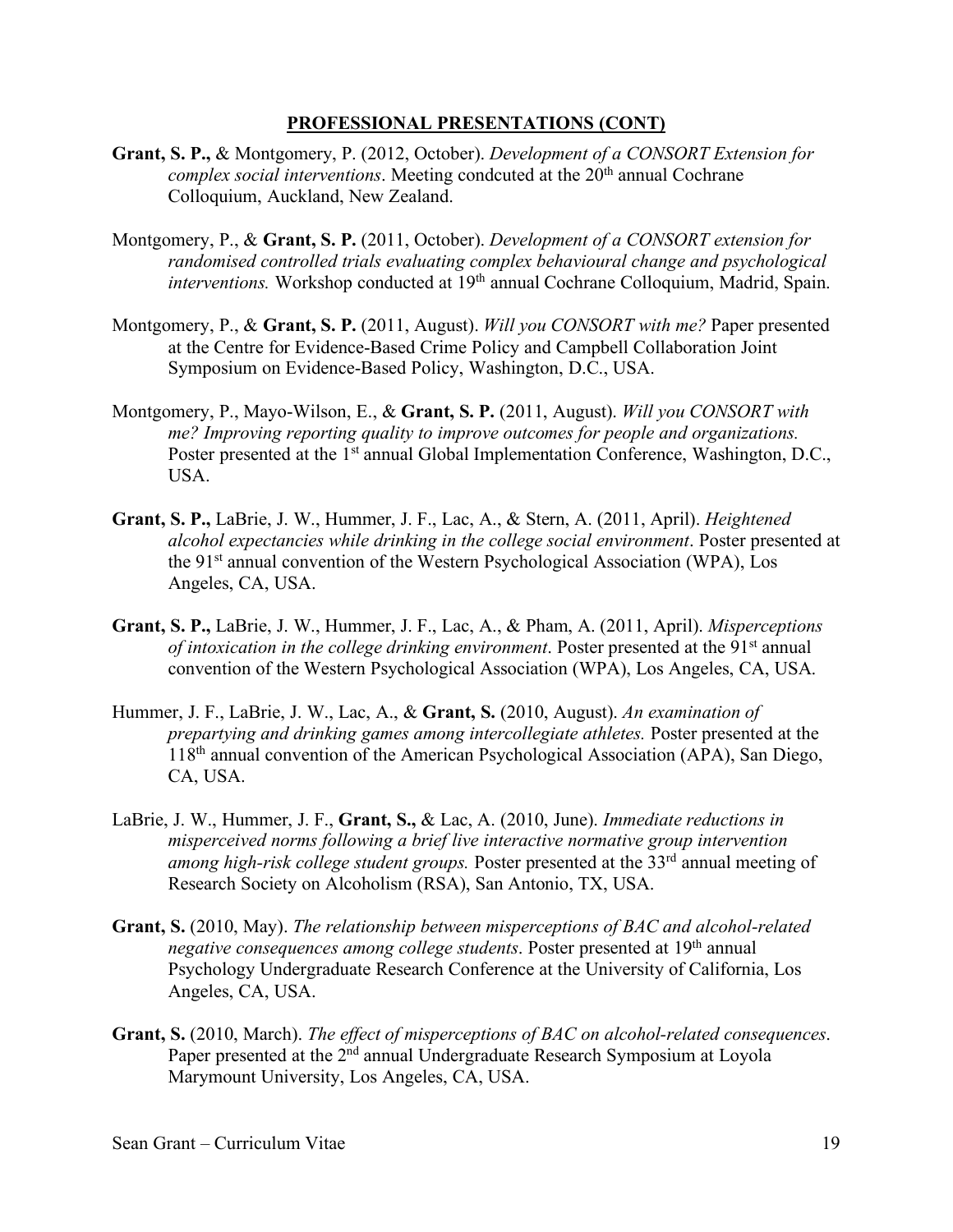Hummer, J. F., LaBrie, J. W., Pedersen, E. R., & **Grant, S. P.** (2009, May). *Proximal reference group impact on incoming freshmen students' alcohol use and attitudes*. Poster presented at the 21st annual convention of the Association for Psychological Science. San Francisco, CA, USA.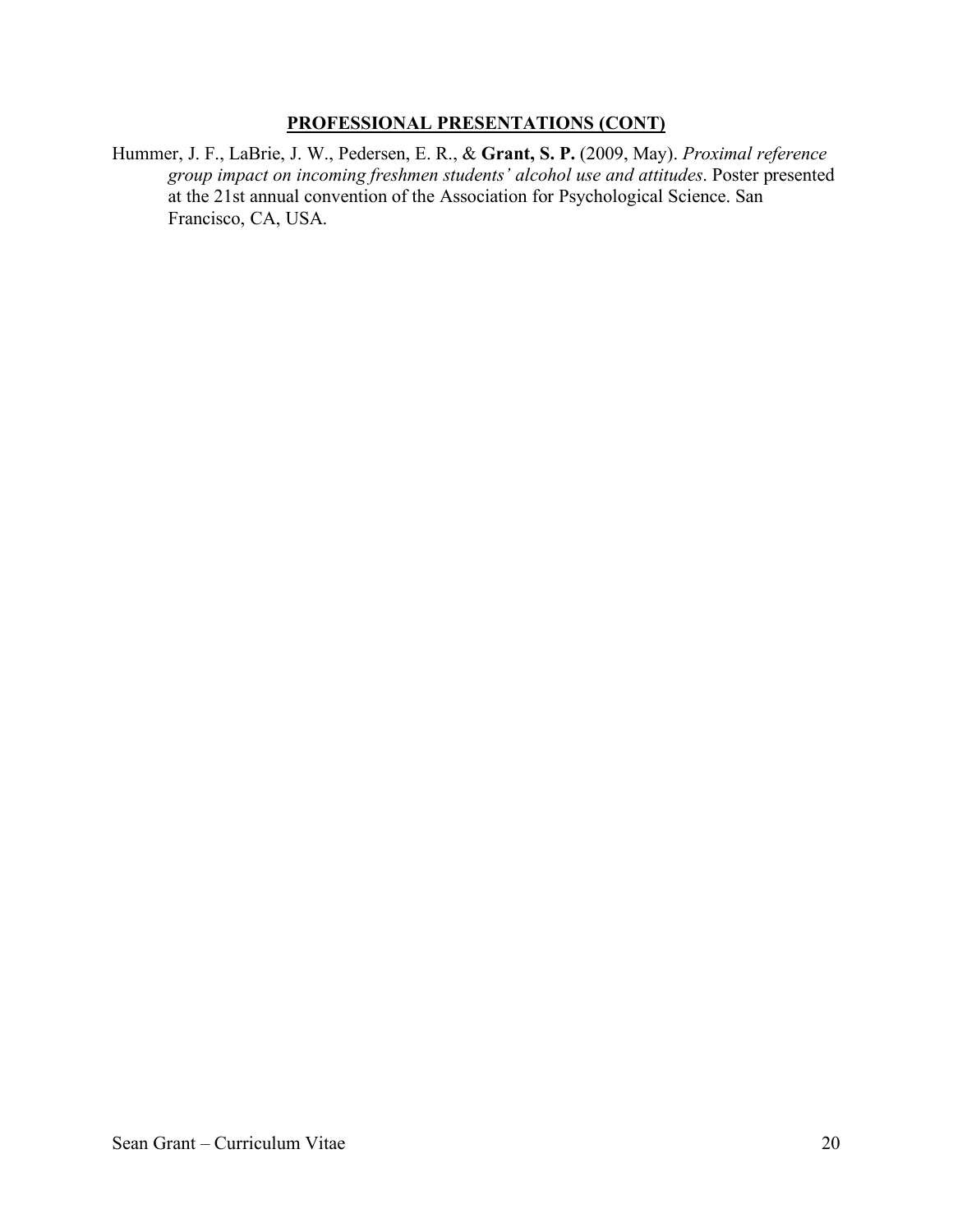# **TEACHING**

## **Graduate Instruction**

*Applying Behavioral Insights and Behavioral Economics to Policy Design* Pardee RAND Graduate School (2017-18)

• Instructor for overall course

## *Community Analysis*

Department of Social Policy & Intervention, University of Oxford (2013-14)

• Lecturer for session on "Community Based Participatory Research"

## *Examinations Review Group*

Department of Social Policy & Intervention, University of Oxford (2013-14)

• Instructor for overall course

## *Evidence-Based Interventions*

Department of Social Policy & Intervention, University of Oxford (2012-14)

- Lecturer for session on "How to Read a Paper and How to Write an Essay"
- Lecturer for session on "Taking Evidence to Scale"
- Lecturer for session on "Critical Appraisal of Randomised Controlled Trials"

## *Policy Design Studio: Complexity and Designing Policy Solutions*

Pardee RAND Graduate School (2017-18)

• Instructor for overall course

## *Research Methods*

Department of Social Policy & Intervention, University of Oxford (2012-14)

- Lecturer for session on "Randomised Studies"
- Lecturer for session on "Evaluating Potential Sources of Bias"

## *Scientific Writing and the Journal Publication Process*

Pardee RAND Graduate School (2016-18)

• Lecturer for session on "Reporting Guidelines"

# *Social and Behavioral Science II: Methods of Social Science Research*

Pardee RAND Graduate School (2017-18)

• Guest lecture on "Transparent, Open, and Reproducible Science"

## *Systematic Reviews*

Department of Social Policy & Intervention, University of Oxford (2012-14)

- Lecturer for session on "Conducting Meta-Analysis"
- Lecturer for session on "Meta-Analysis Software"
- Lecturer for session on "Screening Studies & Assessing Risk of Bias"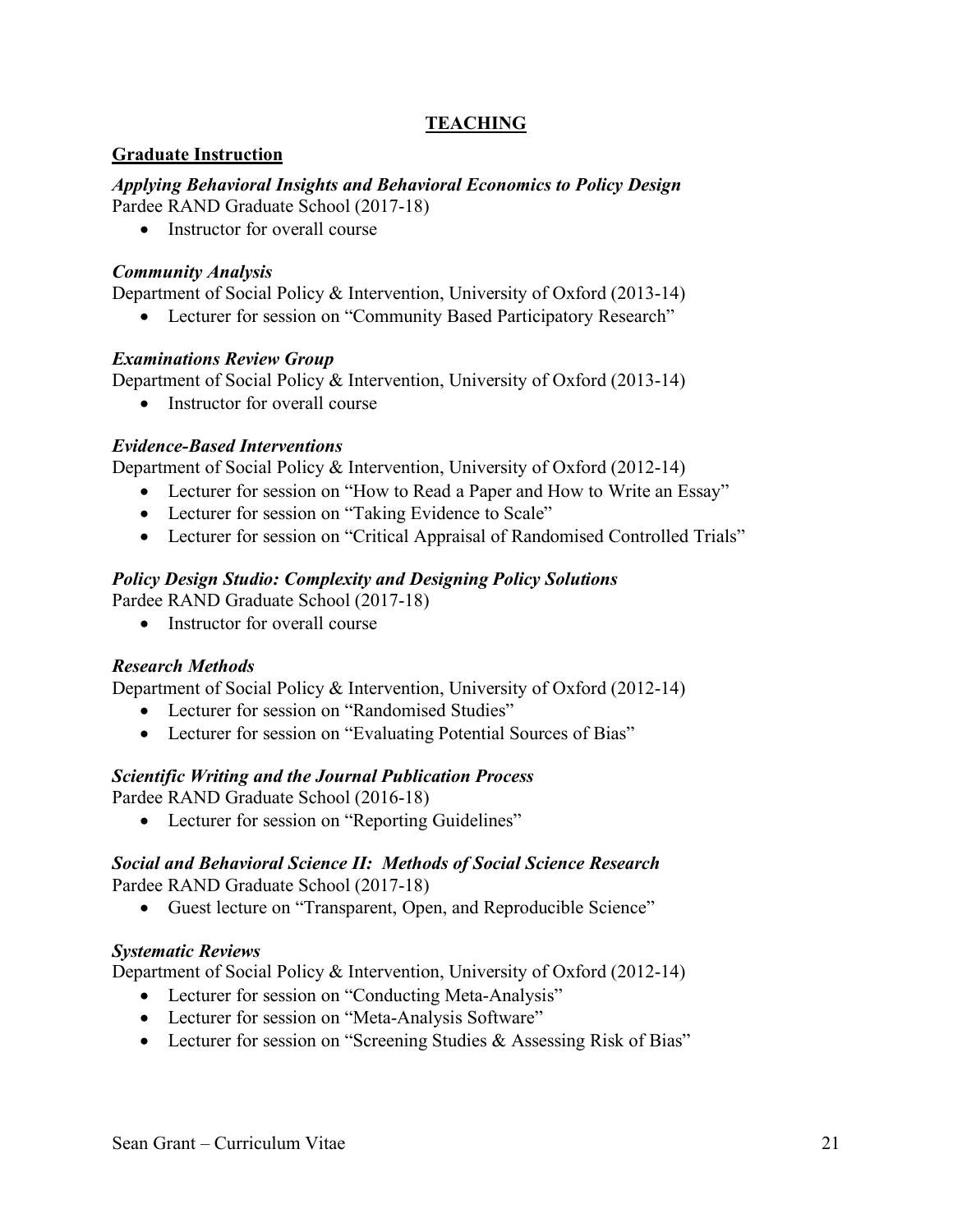# **TEACHING (CONT)**

## *Systematic Reviews*

Pardee RAND Graduate School (2017-18)

• Lecturer for session on "Meta-Analysis"

## *Transparent, Open, and Reproducible Policy Research*

Pardee RAND Graduate School (2017-18)

• Instructor for individual tutorial and overall course

## **Undergraduate Instruction**

### *Honors 3000: Post-Bacc Success*

University Honors Program, Loyola Marymount University (2016-17)

• Instructor for overall course

## *Psychology 1000: General Psychology*

Psychology Department, Loyola Marymount University (2016)

• Instructor for overall course

## *Psychology 2002: Research Methods*

Psychology Department, Loyola Marymount University (2016)

• Instructor for overall course

### **Advising and Supervision**

- Assessor for Doctoral Confirmation of Status (Oxford): 1
- Advisor for Doctoral Studies (RAND): 2
- Doctoral Work Supervisor for "On the Job Training" (RAND): 6
- Masters Thesis Proposal Reader (Oxford): 2
- Work Supervisor for Bachelors- and Masters-level research assistants (RAND): 9

### **Training Workshops**

### *Conducting Systematic Reviews*

Department of Family Studies at the University of Malta (2014)

• Instructor for overall course

## *Problem Formulation for Systematic Reviews*

Campbell Collaboration Colloquium (2014)

• Instructor for overall training session

## *Research Transparency and Reproducibility Training*

Berkeley Institute for Transparency in the Social Sciences (2016 to Present)

- Lecturer for session on "A Conceptual Framework for Transparent Research Workflows"
- Lecturer for session on "Transparent Reporting and Disclosures"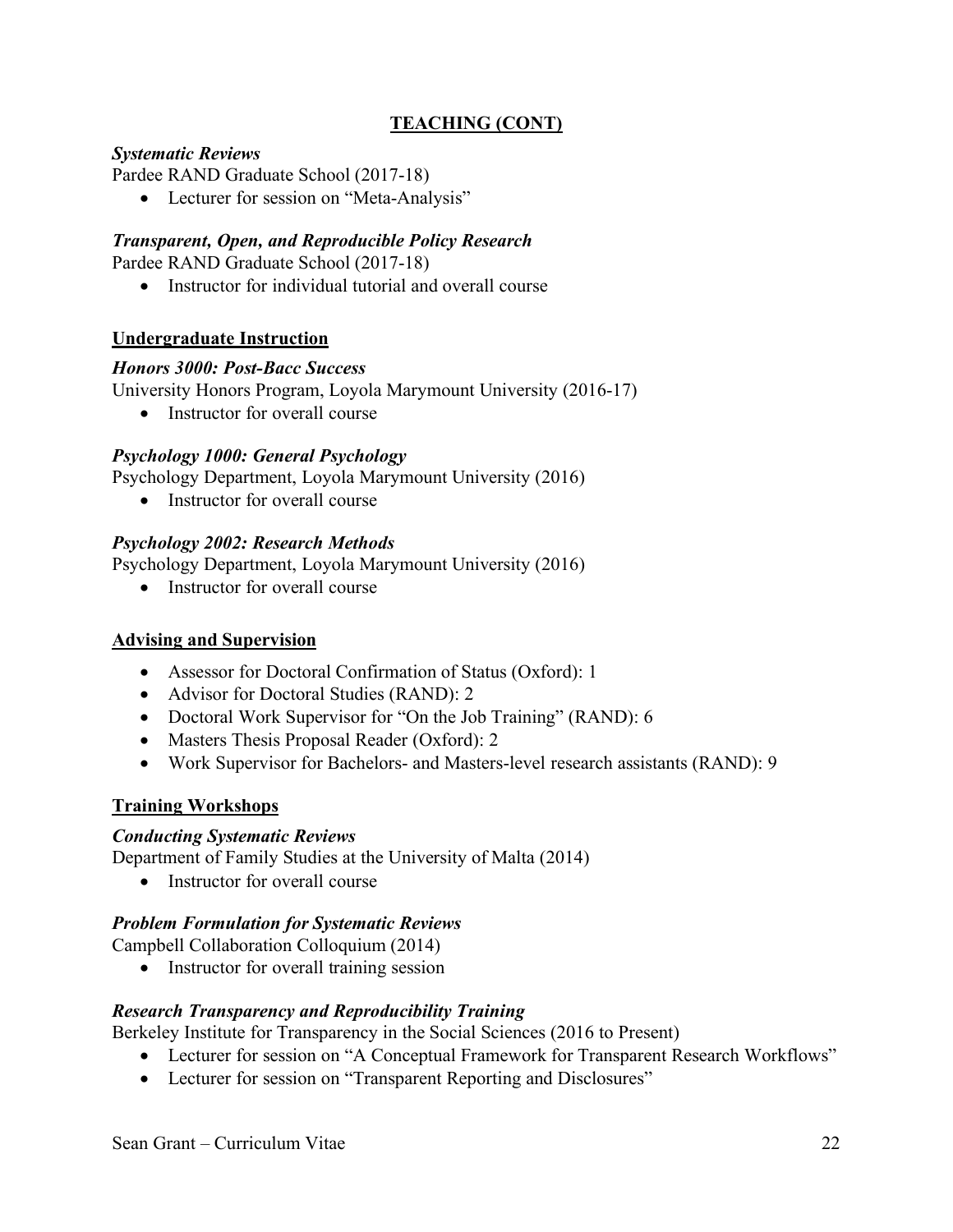# **PROFESSIONAL SERVICE**

## **Committee and Advisory Positions**

## *Fairbanks School of Public Health, IUPUI*

• Member of Research Committee (2018 to Present)

## *MRC Social & Public Health Services Unit, University of Glasgow*

• Invited to consensus meeting and consult on draft report for the "Guidance on Exploratory Studies of Complex Public Health Interventions" project (2018 to Present)

## *University College London*

• Member of the scientific advisory board of the "Human-Behaviour Change Project" (2017 to Present)

## *World Health Organization*

• Advisor on Strengthening the Process and Methods for Retrieval, Synthesis and Assessment of Evidence on Complex, Multidisciplinary Interventions (2017 to Present)

## *GRADE Working Group*

• Group Leader for the Complex Interventions sub-group of the Grading of Recommendations Assessment, Development and Evaluation (GRADE) working group (2016 to Present)

### *Center for Open Science*

- COS Ambassadors member (2017 to Present)
- Registered Reports Steering Group member (2016 to Present)

### *Berkeley Initiative for Transparency in the Social Sciences*

- Catalyst Program member (2016 to Present)
- Leamer-Rosenthal Prize for Emerging Researchers in Open Social Science selection committee member (2016 to Present)

### *RAND Corporation*

- Center for Causal Inference (CCI) advisory board member (2015 to 2018)
- Santa Monica Health "Brown Bag" coordinator (2014 to 2018)

### *UK Medical Research Council*

• Guidance for Process Evaluations of Complex Public Health Interventions stakeholder advisory group member (2013 to 2014)

## *Campbell Collaboration*

• Co-Chair, Scientific Programme Committee, Campbell Colloquium (2013 to 2014)

## *University of Oxford (Green Templeton College)*

• Human Welfare Conference Chair (2011) and Advisor (2012 to 2013)